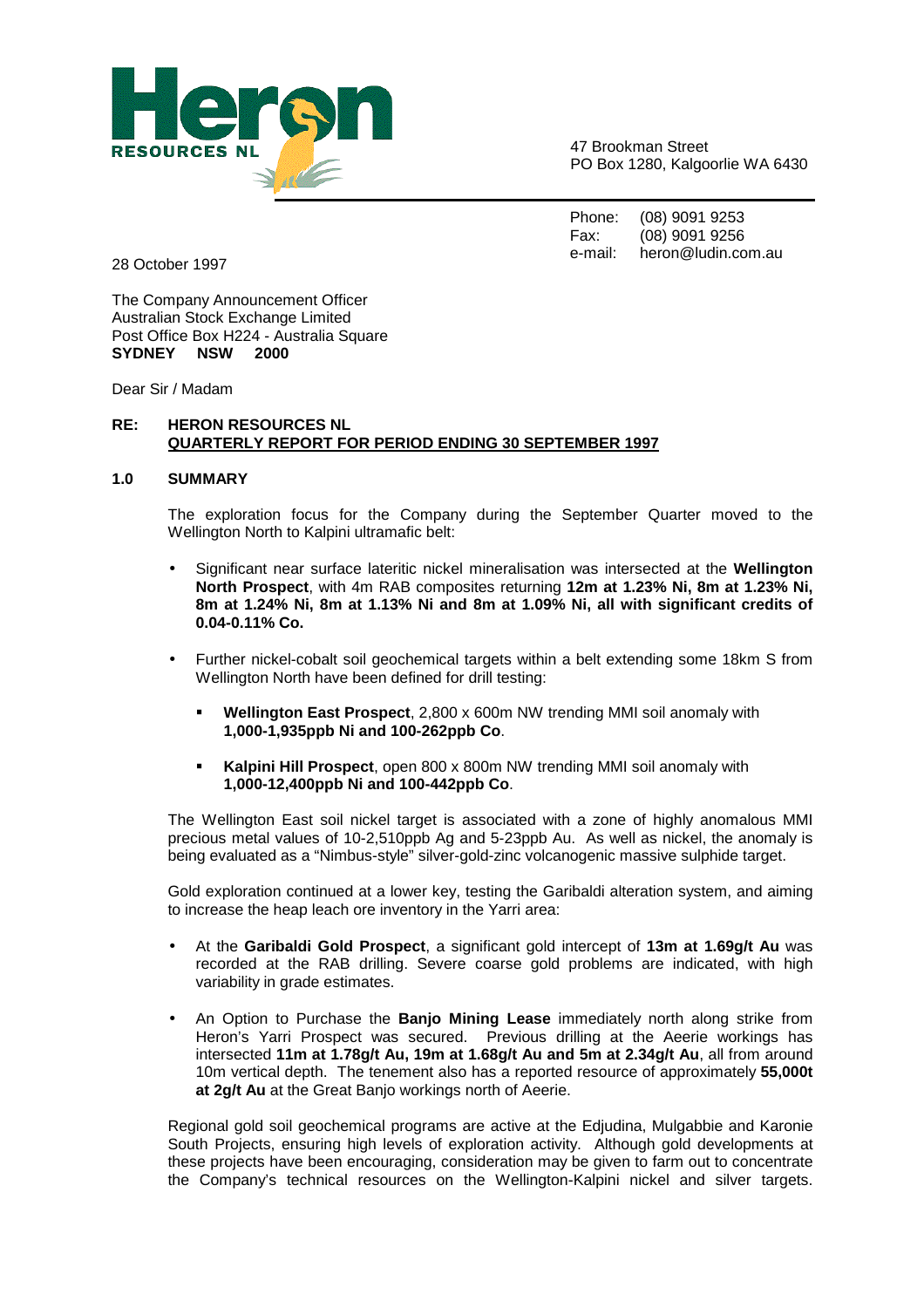### **2.0 EXPLORATION REVIEW**

#### **2.1 Scotia Kanowna Province**

**2.1.1** Scotia Kanowna Joint Venture Project

Heron 100%. MPI - Outokumpu right to earn 75%. Nickel (- gold)

A comprehensive program of gridding, Aircore drilling and soil sampling was carried out over the Scotia Kanowna Joint Venture tenements during the Quarter.

At the **Gindalbie Prospect** (E27/145) a program of reconnaissance Aircore drilling totaling 4,775m in 129 holes was completed. All holes were drilled at -60 $^{\circ}$  towards 240 $^{\circ}$  magnetic (grid west). Drilling confirmed the east dip and east facing of the komatiites as originally determined by reconnaissance mapping. Compilation of the drilling has shown that most of the komatiites within the licence are thin flow facies with well preserved spinifex textures. Several thicker flows with well-developed orthocumulate textured B zones were identified in the northern parts of the grid, but no channels could be defined. There were no anomalous results except for hole GNA124 which returned an intersection of 1.39% Ni, 707ppm Co and 144ppm Cu over 4m from 48m. This hole is centrally located within a sequence of thin flow komatiites and the sample interval consisted almost entirely of goethitic clays. For these reasons, plus the high associated Co and low Cu, the intersection is interpreted to be caused by supergene enrichment.

At the **East Scotia Prospect** (E27/169, P24/3459, 3461, 3471-72, 2476-78) 45 line km of gridding was done and 1,860m of Aircore drilling in 66 holes completed. Drilling encountered thin flow komatiites except for a potential channel structure between 39800N and 40400N (local grid). This channel has previously been tested by diamond and deep percussion drill holes in the 1970s, and by Aircore drilling in 1996 with only weakly anomalous results. Nickel assays from the current drilling range up to 0.68%Ni, and are attributed to lateritic enrichment.

At the **Black Swan North Prospect** (E27/123) a short program of Aircore drilling (559m in 10 holes) was completed to test for possible extensions to weak gold anomalism encountered in the 1996 Aircore drilling. There were no anomalous results.

A program of reconnaissance BLEG gold soil sampling commenced over all Joint Venture tenements. Results have been received for only the northern half of E27/169 with a peak assay of 9.5ppb Au. In-fill soil sampling of weak anomalies outlined by a previous explorer over E27/145 returned peak values of 19.8ppb Au over a western anomaly, and 9.8ppb Au over an eastern anomaly.

Selected intervals from the recent Aircore drilling at Gindalbie and East Scotia have been submitted for gold analysis, based on veining, alteration and location of redox fronts. Results are awaited.

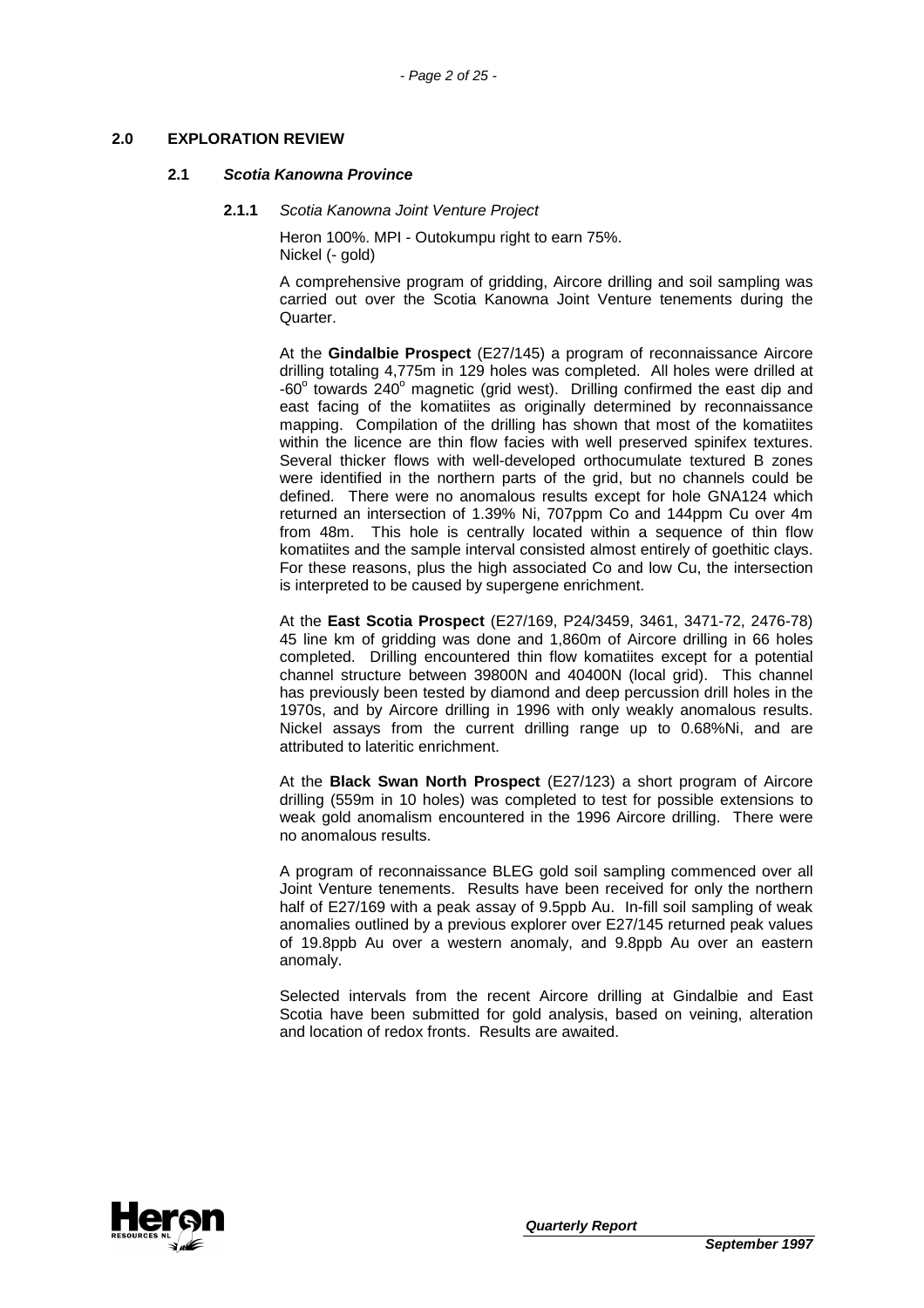#### **2.1.2** Silver Swan North Project

Heron 100% Nickel - gold

A regional aeromagnetic interpretation was completed. This indicates that the project area covers a predominantly mafic succession, which includes the Lindsay's Find and Balagundi gold mining centres.

The nickel mineralised Carr Boyd and Bulong ultramafic complexes occur within the succession, 30km N and S respectively from Silver Swan North.

#### **2.1.3** Scotia Kanowna Granitoid Project

Heron 100% Gold (- nickel)

#### Federal East Prospect

Grant of the tenement is awaited. Literature studies have indicated a soil gold anomaly for follow up.

#### King of the West Prospect

Soil geochemical surveying has been completed at King of the West, following up previous granitoid gold anomalies. Results are awaited.

#### Scotia North Prospect

Reconnaissance soil geochemistry was completed on a komatiite target. Results are awaited.

#### **2.1.4** Menzies East Joint Venture Project

Heron 100%. Golden State Resources right to earn 60%. Gold - nickel

Golden State have recently announced very encouraging gold intersections of up to 10m at 73g/t Au at Merrey Well to the immediate north of the Menzies East Joint Venture area. The Heron joint venture project area is located 5km SSE from the Merrey Well intersection, and appears to cover parts of the mineralised structure.

Golden State have conducted data compilation and mapping of a large number of old workings on the Heron joint venture ground in preparation for drilling.

#### **2.1.5** Kanowna East Project

Heron 100% Gold - nickel

Multi-element geochemistry is being compiled in order to further evaluate the project's nickel potential. The occurrence of ultramafic lithologies in previous Heron drilling is confirmed.

Preparation of a data package for farm out is in progress.

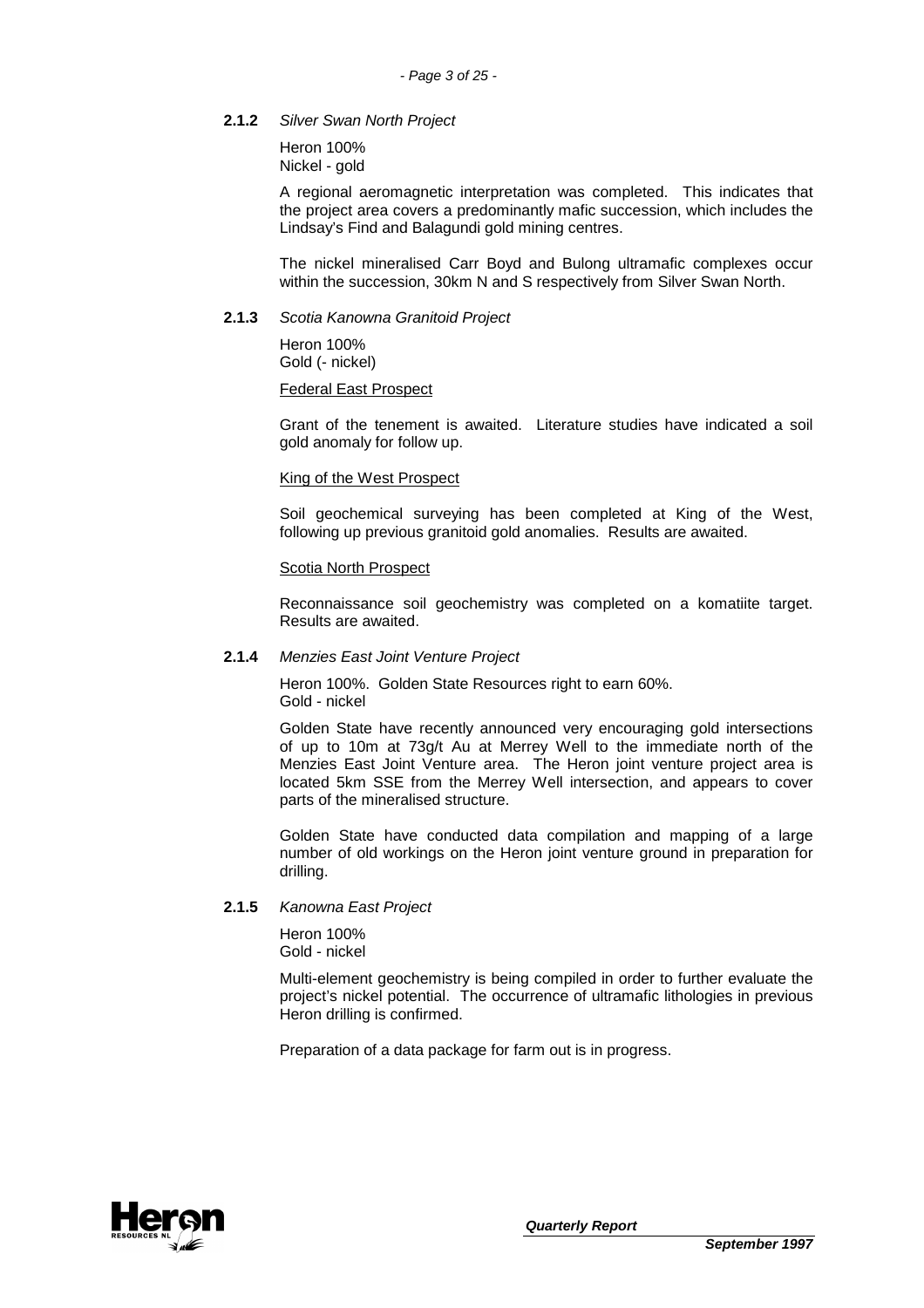### **2.2 Keith Kilkenny Province**

#### **2.2.1** Edjudina Project

Heron 100% Gold - nickel

Regional

Tenement acquisition is continuing, with several Exploration Licence applications lodged within the Keith Kilkenny Tectonic Zone along strike from existing Heron targets. The GIS database generated by Heron has been integral to the acquisitions.

The Company strategy through pegging and optioning is to acquire a resource inventory within the Edjudina region to complement the Company's Yarri resource.

#### Yarri Prospect

Compilation of drilling data from previous explorers has been completed. Better results from drilling to date include:

|       | <b>YARRI PROSPECT</b> |      |                                          |                |     |                |        |
|-------|-----------------------|------|------------------------------------------|----------------|-----|----------------|--------|
|       |                       |      | Previous RC and RAB Intersection Summary |                |     |                |        |
| Hole  | <b>North</b>          | East | Depth                                    | From           | To  | Intercept      | Grade  |
|       | (m)                   | (m)  | (m)                                      | (m)            | (m) | (m)            | g/t Au |
| WP01  | 4799                  | 1085 | 27                                       | 17             | 19  | $\overline{2}$ | 12.32  |
| WP07  | 4910                  | 1085 | 20                                       | 15             | 18  | 3              | 7.51   |
| WP09  | 4930                  | 1081 | 20                                       | 7              | 15  | 8              | 16.37  |
| WP15  | 4962                  | 1090 | 24                                       | 6              | 9   | 3              | 13.74  |
| WP23  | 4940                  | 1095 | 35                                       | 24             | 25  | 1              | 54.00  |
| WR01  | 4900                  | 1070 | 25                                       | $\overline{2}$ | 22  | 20             | 2.33   |
| WR04  | 4920                  | 1075 | 25                                       | 11             | 13  | 2              | 15.33  |
| WR05  | 4915                  | 1138 | 25                                       | 11             | 16  | 5              | 5.81   |
| WRC19 | 5200                  | 1080 | 30                                       | 12             | 15  | 3              | 8.03   |
| WRC23 | 5203                  | 1120 | 30                                       | 20             | 32  | 12             | 2.16   |
| YRC05 | 5698                  | 1120 | 90                                       | 34             | 38  | 4              | 4.44   |

A well defined lode envelope is present with a width of 4 - 20m at a 0.4g/t Au cut-off. The mineralised zone on the basis of old workings has a total strike length of 2.5km. The above results confirm supergene enrichment in the upper 30m.

Multiple lodes are present within this zone. Host rock is intensely sheared granitoid. Workings occur on sheeted quartz veins over a horizontal width of 10 - 50m. Heron soil geochemistry indicates good potential for parallel lode systems immediately west of the known mineralisation.

Current exploration is concentrating on a 400m strike length zone in the northern part of the lode system where the lode envelope is 10 - 20m wide, and is overlain by a significant supergene blanket.

RC drill testing is being organised for the December Quarter to test both shallow supergene mineralisation associated with the main lode and potential parallel western lode systems.

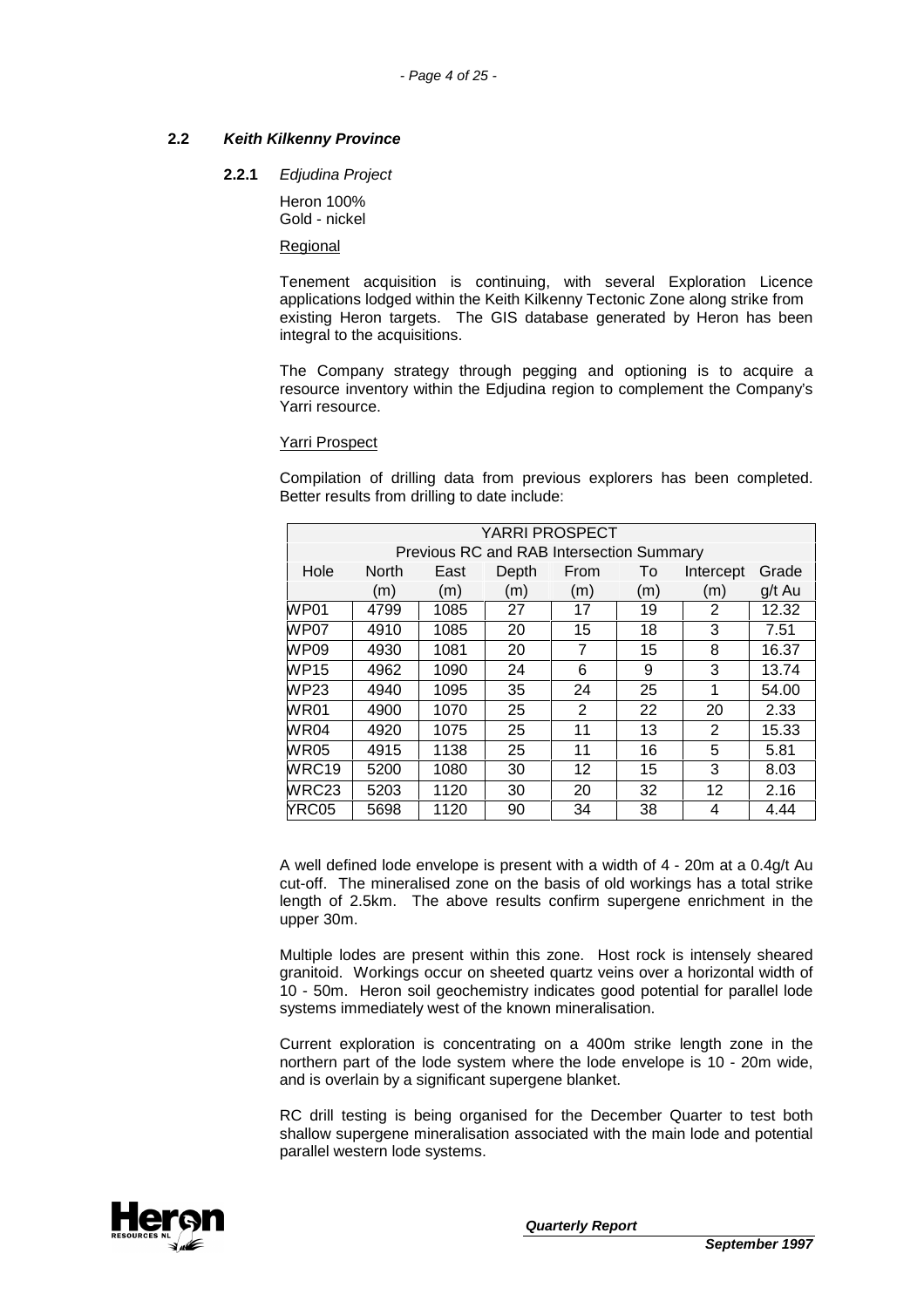#### Banjo Prospect

A six month option was secured on the Hoppmann Banjo Prospect located to the immediate north of Yarri. The main target is the old Aeerie line of lode. Previous RC drill intercepts at Aeerie include RCA1, 11m at 1.78g/t Au from 13m, RCA2, 19m at 1.68g/t Au from 10m, and RCA4, 5m at 2.34g/t Au from 11m. The tenement also has a reported resource of approximately 55,000t at 2g/t Au at the Great Banjo located north along strike from Aeerie.

The intercepts at Aeerie cover a 100m strike length, and are open to the south and at depth. The width and persistence of the known mineralisation is favourable for a bulk tonnage system, to complement the Heron Yarri Prospect, located 5km S along strike from Aeerie.

RC drilling is planned for the December Quarter in conjunction with the Yarri drilling.

#### Mount Catherine Prospect

Follow up soil geochemistry confirmed peak anomalies of up to 94ppb Au against a 2ppb Au background. Anomaly trend is NW, within a zone of N-S trending old workings. Drill testing will be done once other targets in the area, notably Outcamp Bore, are advanced to a drilling stage.

#### Outcamp Bore Prospect

Open file compilations were completed and targets generated.

The main target area is the Hadrian Prospect where up to 5,700ppb Au is recorded in previous soil sampling and 46.8g/t Au in rock chips. Previous RAB drilling has been inconclusive due to the deep weathering of the highly altered country rock. Alteration style and magnetic signature allows comparison with the Old Plough Dam gold discoveries.

#### Wallbrook Hill Prospect

Ultramafic targets have been interpreted from Heron's GIS aeromagnetics, Landsat and open file compilations. These targets require assessment for lateritic nickel. The Wallbrook Hill target occurs 20km N of the Lake Rebecca Nickel resource, within the same structural setting.

Of interest, alteration styles at Wallbrook Hill are analogous to the host rocks at Old Plough Dam, located 25km S of Wallbrook Hill.

#### **2.2.2** Mulgabbie Project

Heron 100% Gold - nickel

#### Regional

Additional Exploration Licences have been lodged at Mulgabbie, Yindi and Mount Eric (all in ballots). The expansion of the Heron Mulgabbie ground position has been on the basis of the Old Plough Dam-Khartoum gold discoveries which adjoin the Heron project area.

#### Brampton Prospect

Twenty two angled RAB holes (total 511m, MGR1 - 22) were drilled to test soil gold anomalies.

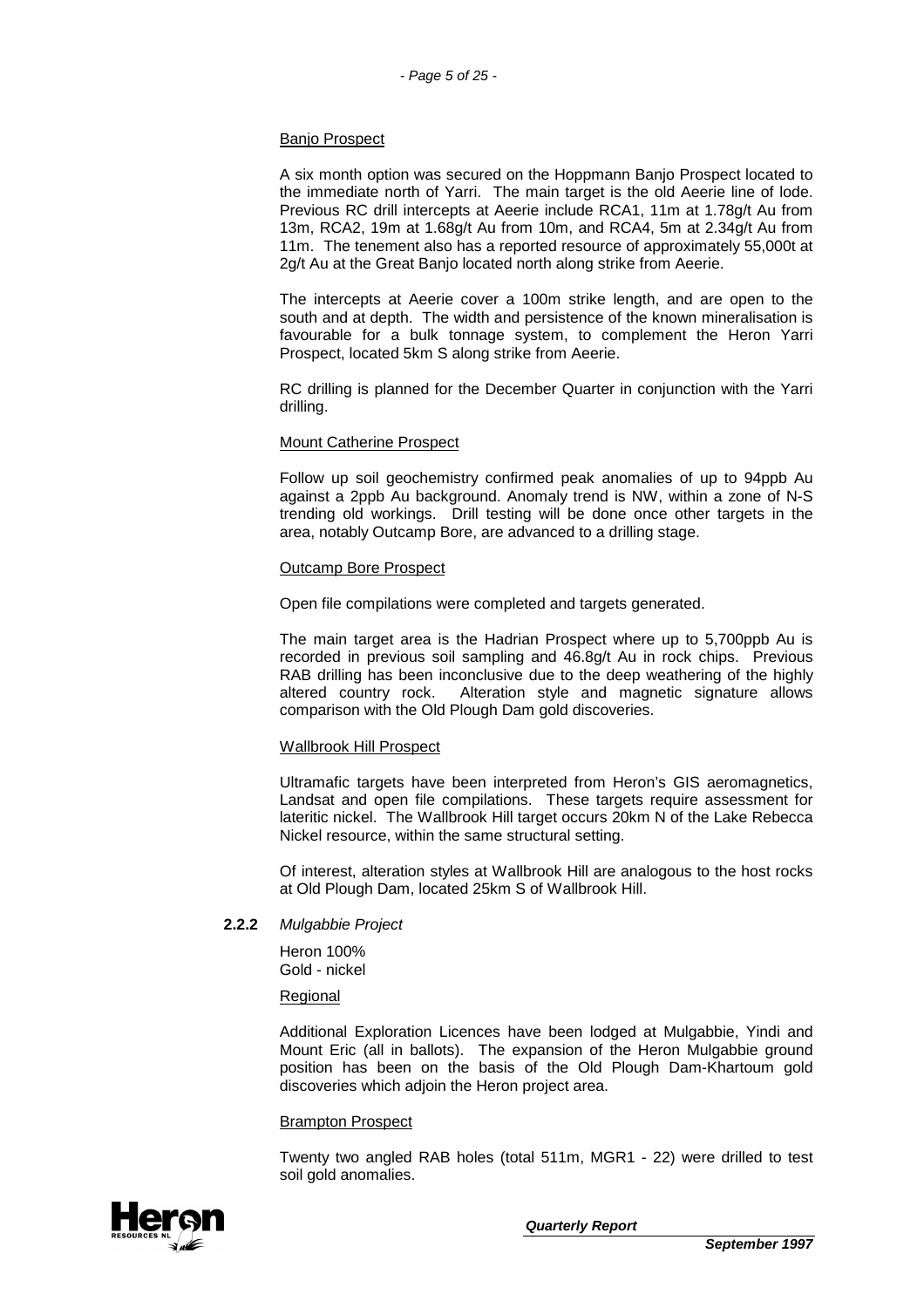Anomalous gold results (>100ppb) from the Brampton Prospect are as follows:

| <b>BRAMPTON PROSPECT</b> |              |      |       |                                 |     |       |        |
|--------------------------|--------------|------|-------|---------------------------------|-----|-------|--------|
|                          |              |      |       | <b>RAB Intersection Summary</b> |     |       |        |
| Hole                     | <b>North</b> | East | Depth | From                            | To  | Width | Grade  |
|                          | (m)          | (m)  | (m)   | (m)                             | (m) | (m)   | g/t Au |
| MGR9                     | 3900         | 7050 | 34    | 24                              | 28  | 4     | 0.12   |
| <b>MG11</b>              | 4100         | 6950 | 27    | 12                              | 27  | 15    | 0.13   |
| <b>MG16</b>              | 4600         | 6925 | 12    | 4                               | 8   | 4     | 0.15   |
| <b>MG21</b>              | 4800         | 7000 | 29    | 24                              | 27  | 3     | 0.14   |

All holes were drilled -60 $^0$ towards 270 $^0$ .

A sequence of mafic and volcaniclastic units striking N-S and dipping  $75^{\circ}$  E were intersected. Results are being assessed.

#### Hayman Prospect

In-fill MMI soil geochemistry was completed in the main proposed drill area to evaluate whether the target alteration zone is discordant to the regional N-S strike (to account for the lack of N-S anomaly continuity). Drilling is planned, pending receipt of favourable follow up soil results.

#### Mulgabbie West Prospect

MMI soil geochemistry on a 400 x 100m grid is current, testing aeromagnetic targets adjoining the mineralised trend between the Goldfields Exploration Old Plough Dam resource and Aberfoyle Resources Khartoum resource. Some 228 samples of a 600 sample program have been collected and submitted to the laboratory. Results are awaited.

#### **2.2.3** Karonie South Project

Heron 100% Gold - nickel

An additional contiguous Exploration Licence application was lodged adjoining the western project boundary, in an area of aeromagnetic activity.

The project area covers the total greenstone belt immediately south and along strike from the Border Gold NL Karonie, French Kiss and Italia gold resource discoveries. Aeromagnetic images of the Heron project area confirm the presence of prospective Karonie-style structures (northeast splay faults and tight isoclinal folds) within mafic stratigraphy. Importantly the Aldiss Fault, which controls the distribution of mineralisation within the Border tenements, has been interpreted to extend into the Heron project area.

A field program was undertaken incorporating a first pass -2mm fraction BLEG soil sampling. A program of 277 samples on a DGPS controlled 800 x 200m grid was completed. Initial results to hand indicate anomalous soil gold values are present, confirming follow up programs are required.

Soil sampling targeted an aeromagnetic feature with a structurally disrupted and multiply folded mafic-ultramafic sequence. Lithologies encountered on traverses were dominantly lateritised Archaean metasediments. This geological setting is analogous to that of the Randalls-Maxwells gold mining centre, located 50km NW.

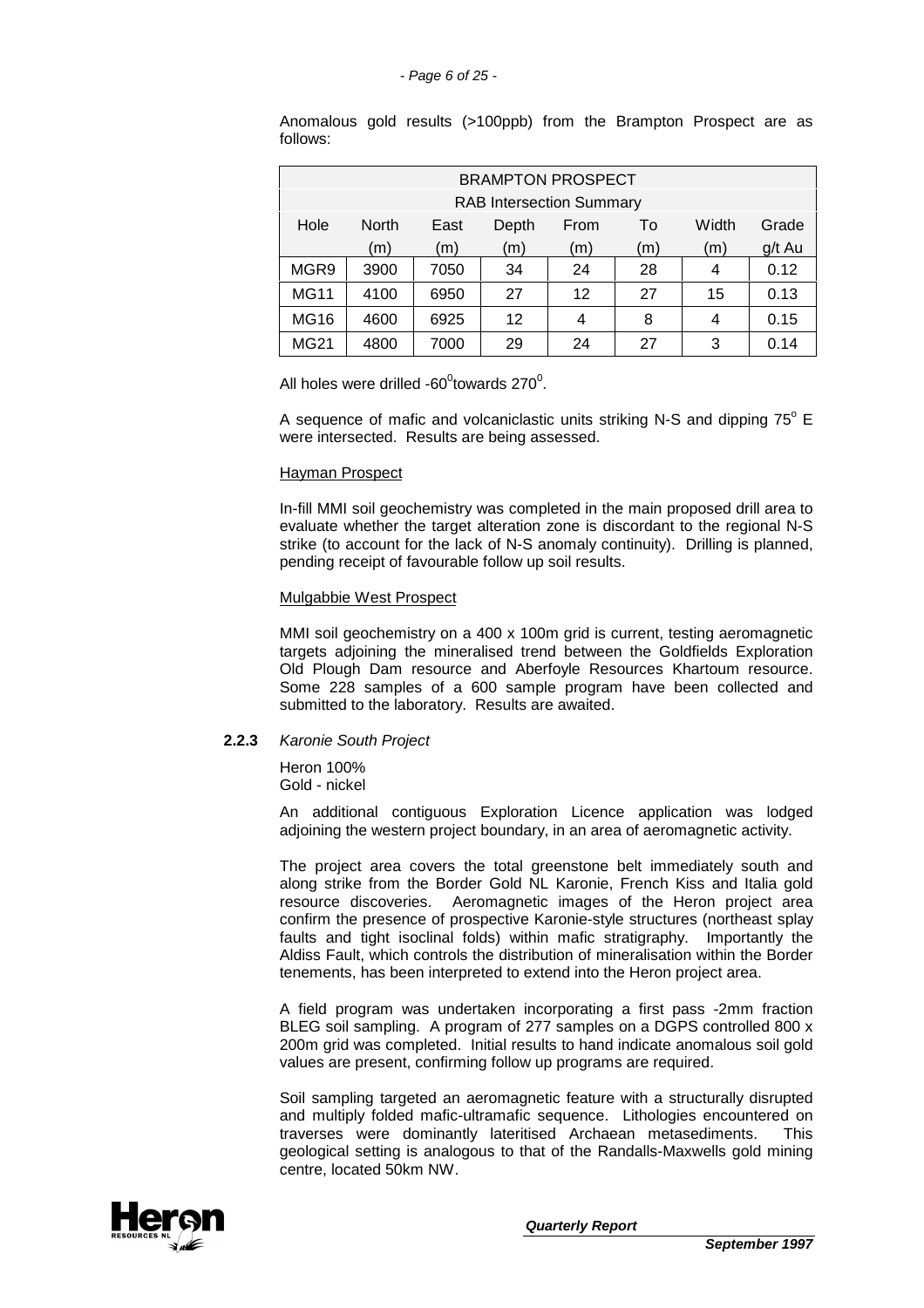# **2.3 Emu Fault Province**

**2.3.1** Gindalbie East Project

Heron 100% Nickel - gold

**Regional** 

A GIS compilation is current. An extensive regional database covering the Kalpini ultramafic belt was obtained from previous explorers, and is being incorporated into the GIS. Potential volcanogenic massive sulphide (VMS) settings have been identified for follow up.

An aeromagnetic interpretation of the Gindalbie East Project was completed. The prospectivity of Heron's ground has been upgraded, particularly with:

- The incidence of ultramafics at Kalpini, which are more extensive than interpreted from previous geological studies.
- Discrete magnetic alteration signature associated with the Garibaldi gold mining centre, confirming a large scale alteration system.

The initial Heron nickel exploration concept at Gindalbie East was Silver Swan style nickel sulphide mineralisation. Previous explorers working on competitor tenements within 2km of the Heron Wellington North Prospect had identified sulphidised komatiites. Drill testing of associated gossan targets returned up to 28.9m at 0.82% Ni.

With the Wellington North drilling results (see below), the Gindalbie East project emphasis is now concentrating on lateritic nickel targets. Good scope nonetheless still exists for nickel sulphide mineralisation.

#### Wellington North Prospect

Field mapping and compilation of previous data was completed, in preparation for drilling.

Twenty five vertical RAB holes (total 1,324m, WRB1 - 25) and three vertical Aircore holes (total 93m, WAC1 - 3) were drilled, targeting Ni and Pd anomalies defined by Heron MMI soil sampling. Significant results are as follows:

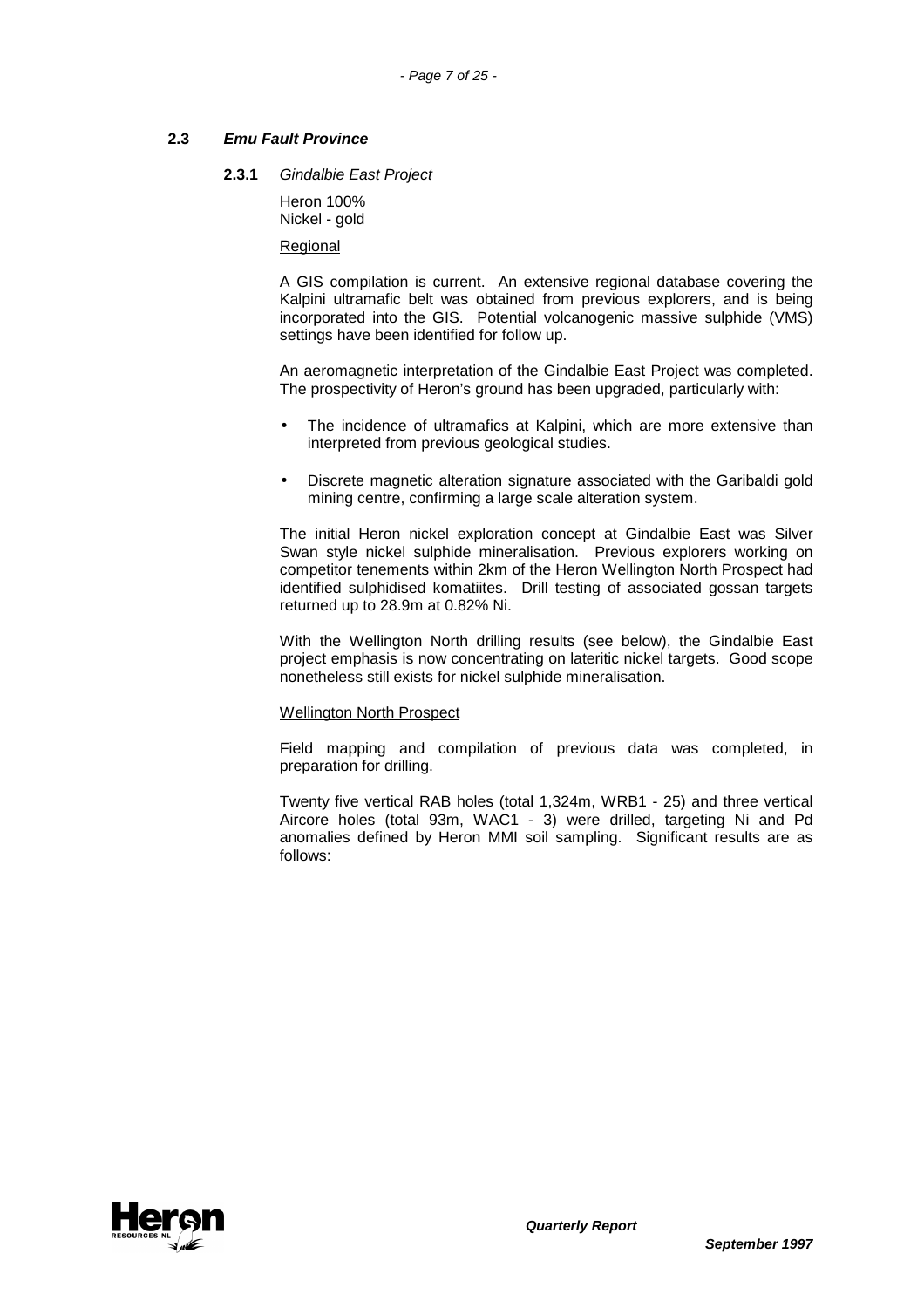|                   | WELLINGTON NORTH PROSPECT       |      |       |      |     |       |      |       |
|-------------------|---------------------------------|------|-------|------|-----|-------|------|-------|
|                   | <b>RAB Intersection Summary</b> |      |       |      |     |       |      |       |
| Hole              | <b>North</b>                    | East | Depth | From | To  | Width | % Ni | % Co  |
|                   | (m)                             | (m)  | (m)   | (m)  | (m) | (m)   |      |       |
| WRB1              | 2665                            | 6977 | 70    | 4    | 12  | 8     | 0.52 | 0.024 |
| WRB2              | 2632                            | 6959 | 86    | 0    | 24  | 24    | 0.97 | 0.065 |
|                   |                                 |      | incl  | 4    | 16  | 12    | 1.23 | 0.107 |
| WRB3              | 2599                            | 6932 | 104   | 4    | 24  | 20    | 0.97 | 0.036 |
|                   |                                 |      | incl  | 12   | 20  | 8     | 1.23 | 0.036 |
| WRB4              | 2567                            | 6910 | 71    | 0    | 24  | 24    | 0.88 | 0.041 |
|                   |                                 |      | incl  | 12   | 20  | 8     | 1.24 | 0.067 |
| WRB5              | 2533                            | 6884 | 71    | 0    | 20  | 20    | 0.57 | 0.023 |
| WRB8              | 2568                            | 7111 | 59    | 0    | 12  | 12    | 0.71 | 0.033 |
| WRB9              | 2535                            | 7087 | 65    | 4    | 16  | 12    | 0.62 | 0.037 |
| WRB <sub>10</sub> | 2503                            | 7064 | 43    | 4    | 20  | 16    | 0.93 | 0.058 |
|                   |                                 |      | incl  | 8    | 16  | 8     | 1.13 | 0.085 |
|                   |                                 |      |       | 40   | 43  | 3     | 0.54 | 0.026 |
| WRB11             | 2472                            | 7040 | 62    | 8    | 24  | 16    | 0.87 | 0.041 |
| WRB <sub>12</sub> | 2430                            | 7018 | 63    | 4    | 16  | 12    | 0.60 | 0.028 |
|                   |                                 |      | incl  | 12   | 20  | 8     | 1.09 | 0.061 |
| WRB <sub>18</sub> | 2328                            | 6815 | 51    | 4    | 12  | 8     | 0.55 | 0.034 |

The results pertain to 4m RAB drill composites. Results for 1m check sampling are awaited.

Significant Ni and Co mineralisation (4m composites >0.5% Ni) were returned from 11 of 25 drill holes, with the peak intercept in WRB2, 12m at 1.23% Ni and 0.11% Co from 4m.

The lateritic nickel mineralisation is coincident with a ridge of serpentinised komatiite. An excellent correlation occurs between ore grades in drilling and an upper saprolite zone characterised by ferruginous nodules in brown, yellow and green nontronitic clays with chalcedony and minor chrysophase.

Within bedrock, the Heron drilling has intersected uniform olivine mesocumulate komatiites. Peak bedrock intercept is WRB10, 3m at 0.54% Ni and 0.03% Co from 40m (open at depth). As Heron's knowledge of the stratigraphic succession improves through drilling, channel flow basal contacts will be explored for massive Ni-Cu sulphide mineralisation.

#### Kalpini Prospect

A program of 400 x 100m MMI soil geochemistry has been completed over the Wellington North to Kalpini Hill komatiite belt. Coverage is 607 samples over an 18km strike length.

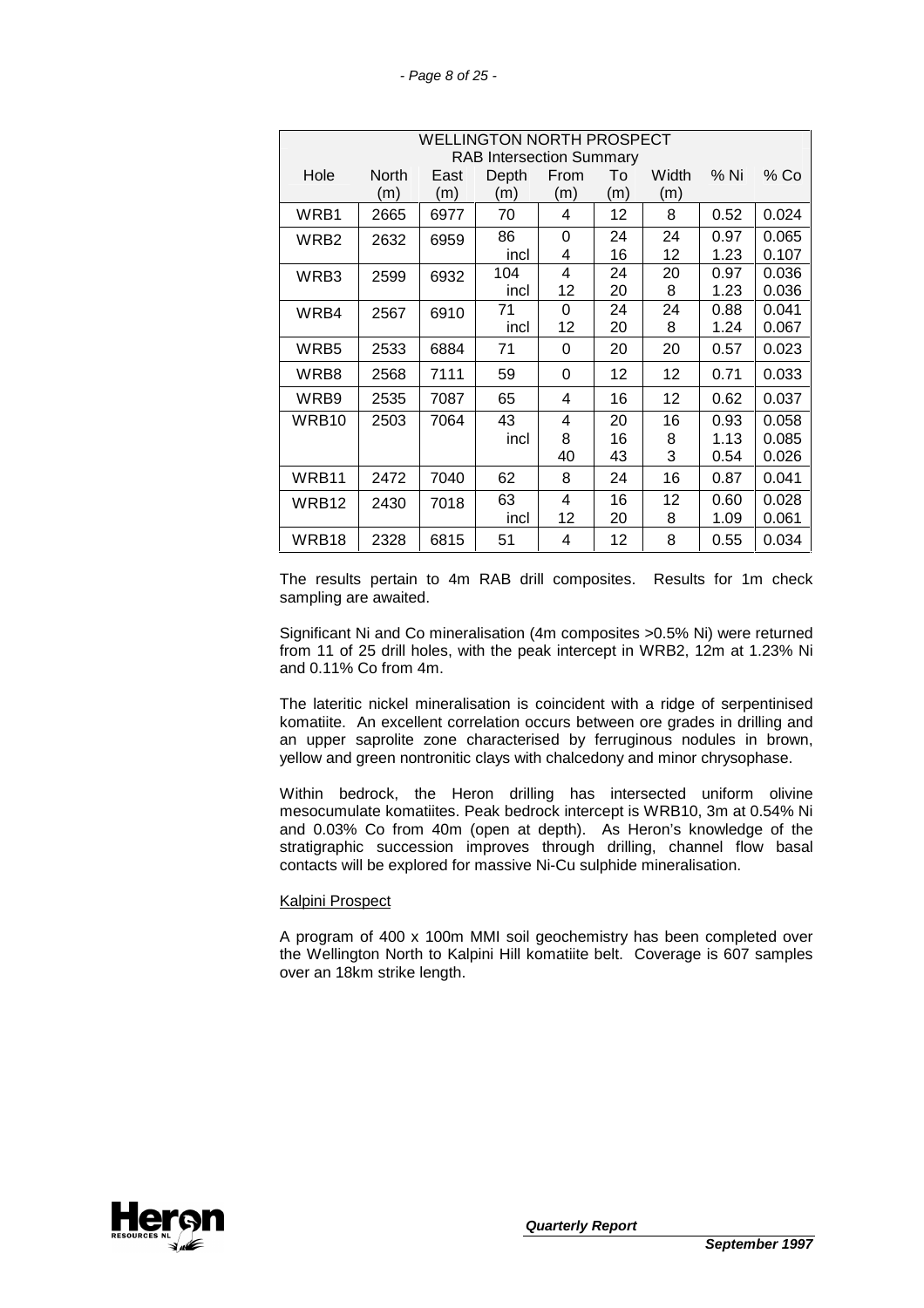Two main soil anomalies have been generated:

- **Wellington East** is a 2,800 x 800m NW trending nickel-cobalt soil anomaly with 1,000-1,935ppb Ni and 100-262ppb Co. The zone has a precious metal association, being marked by elevated Ag values of 4- 13ppb with a spike to 2,510ppb, against a background of 0.75ppb. Better silver values usually occur peripheral and parallel to higher nickel and cobalt values. Gold in soils is anomalous at 5-23ppb Au. In-fill soil sampling at 200x100m will be undertaken prior to drill testing. The exploration target will include "Nimbus-style" silver-gold-zinc VMS mineralisation.
- **Kalpini Hill** is a coincident 800 x 800m NW trending nickel-cobaltpalladium anomaly with nickel values of 5,000-12,400ppb, cobalt values to 442ppb and palladium to 2.9ppb. This soil anomaly is of a similar nature and tenor to Wellington North, overlying a discrete magnetic komatiite unit. To date only two lines of assays at Kalpini Hill have been returned, confirming an 800m strike length anomaly. Additional sample results are awaited.

The Wellington East anomaly with its associated precious metal values is intriguing as a VMS target. However, it should be noted that Ni-Co-Ag is a well-documented metallogenic association in the Sudbury-Cobalt mining camp of Canada. Accordingly, the anomalous Ag need not indicate a "Nimbus-style" VMS environment. A highly promising soil geochemical target is nonetheless present.

## Garibaldi Gold Prospect

Mapping and lithological logging of RAB holes indicates that mineralisation is associated with an intensely carbonate-altered mafic suite with zones of strong quartz veining.

Heron completed an initial 124 hole 6,573m bedrock RAB program (average depth 53.0m) to test the main alteration zones within bedrock. Anomalous intersections at a 0.4g/t Au cut off were:

| <b>GARIBALDI PROSPECT</b> |              |       |       |                                 |     |       |        |
|---------------------------|--------------|-------|-------|---------------------------------|-----|-------|--------|
|                           |              |       |       | <b>RAB Intersection Summary</b> |     |       |        |
| Hole                      | <b>North</b> | East  | Depth | From                            | To  | Width | Grade  |
|                           | (m)          | (m)   | (m)   | (m)                             | (m) | (m)   | g/t Au |
| GBR14                     | 4,970        | 2,140 | 63    | 44                              | 52  | 8     | 0.41   |
| GBR <sub>20</sub>         | 4,800        | 1,600 | 12    | 0                               | 4   | 4     | 1.26   |
| GBR <sub>54</sub>         | 5,010        | 1,320 | 50    | 36                              | 48  | 12    | 0.42   |
| GBR <sub>57</sub>         | 4,980        | 1,200 | 43    | 28                              | 43  | 15    | 1.11   |
| GBR86                     | 4,360        | 2,120 | 60    | 24                              | 48  | 24    | 0.78   |
| GBR109                    | 4,770        | 1,715 | 33    | 16                              | 32  | 16    | 6.40   |
| GBR110                    | 4,770        | 1,735 | 65    | 52                              | 60  | 8     | 0.80   |
| <b>GBR116</b>             | 4,470        | 1,865 | 38    | 24                              | 28  | 4     | 0.71   |
| GBR124                    | 4,360        | 2,085 | 60    | 32                              | 44  | 12    | 0.48   |

All holes in the second pass drilling were drilled at -60 $^{\circ}$  towards 270 $^{\circ}$ .

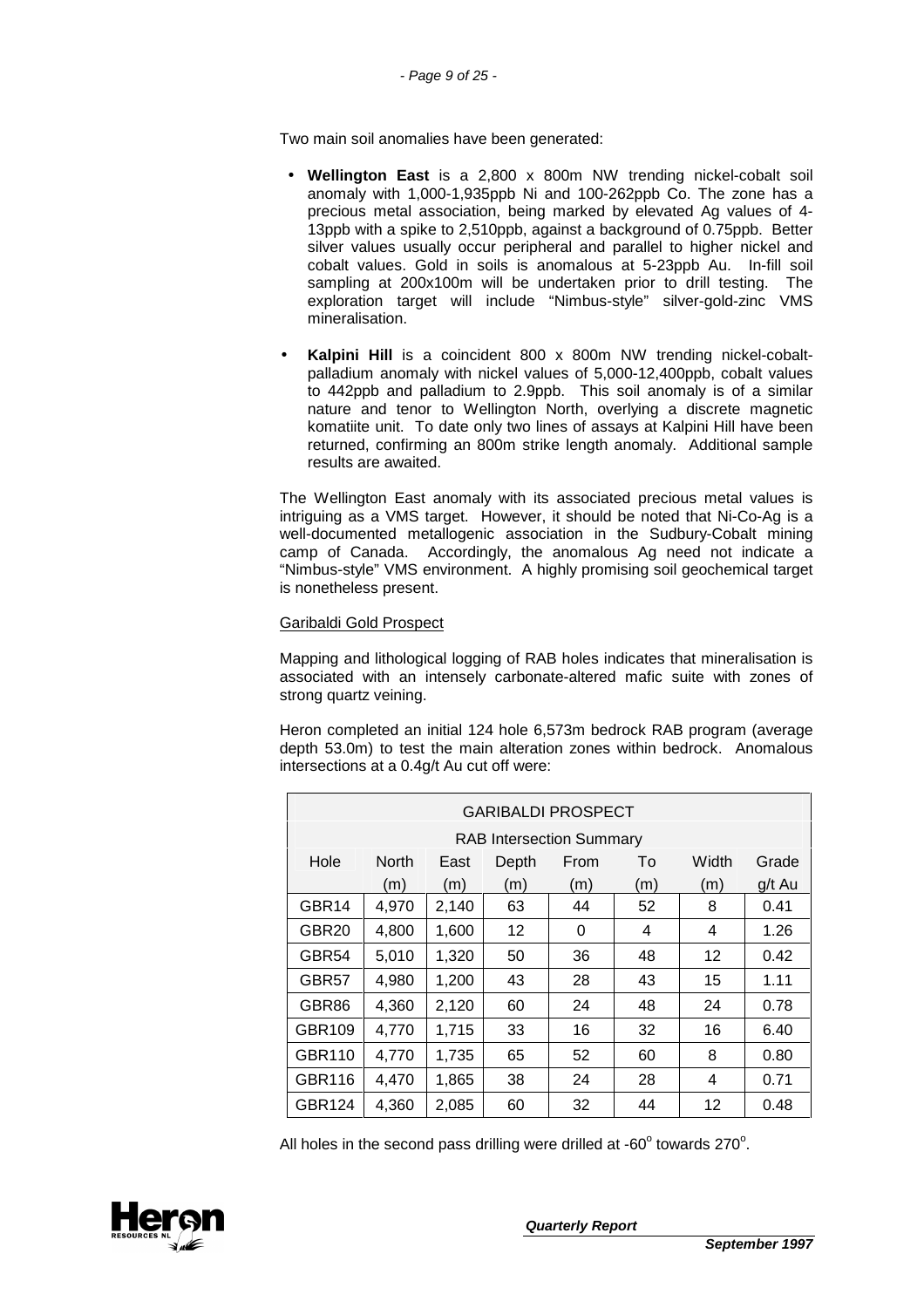Pervasive arsenic anomalism and intense carbonate alteration confirm a large scale alteration system.

Check sampling of the GBR109 intercept did not replicate well, and a significant coarse gold problem has become apparent. Check samples varied between 0.3g/t Au and 25g/t Au in one instance, and 1.6g/t Au and 14.1g/t Au in another. Averaging all 1m interval data yielded 13m at 1.69g/t Au for the GBR109 intercept. Quantitative grade estimates will be generated by RC drilling, planned for the December Quarter. Bulk assay techniques such as screen fire assay and bottle roll will be required.

Garibaldi Smith Nickel Prospect

Heron option for 100% Nickel - cobalt - manganese - gold

In the eastern Garibaldi prospect area, previous costean sampling has returned up to 2.6% Ni, 1.4% Co and 48% Mn, occurring within lateritised ultramafic. This level of anomalism suggests significant lateritic or saprolitic nickel-cobalt potential, as well as scope for sulphide nickel mineralisation.

Accordingly, MMI soil geochemistry was completed, defining a 600 x 100 - 200m soil Ni anomaly at a 1,000ppb threshold. Ground magnetics confirm an ultramafic association for the soil anomaly. Lateritisation is so intense that primary outcrop lithologies are not discernible.

The main anomaly has difficult access so a single four hole RAB traverse was completed across the northern anomaly extension. Results are awaited.

#### **2.4 Mungari Province**

#### **2.4.1** Mungari Northwest Joint Venture Project

Heron 100%, Kundana Gold right to earn 50%. Gold

The project area is NW along strike from the Mines and Resources Australia-Mineral Commodities White Foil gold discovery.

A Joint Venture between Kundana Gold Pty Ltd and Heron has been agreed to, and documentation is being finalised. Kundana may earn a 50% interest in the tenements by sole funding the initial \$3.0 million of exploration.

In the meantime, a high resolution aeromagnetic survey has been commissioned, and 400 x 50m DGPS soil auger geochemistry is due to commence.

Additional contiguous ground has been acquired and incorporated in the Joint Venture.

# **2.5 Leonora Laverton Province**

#### **2.5.1** Laverton Joint Venture Project

Heron 100%. Metex right to earn 70%. Gold - nickel

Aeromagnetic and geological compilations have been completed, to define exploration targets. The gold hosting Beasley Creek ultramafic sequence is inferred to be present at the prospect. Vacuum drill testing of targets has commenced. Compilation of results is awaited.

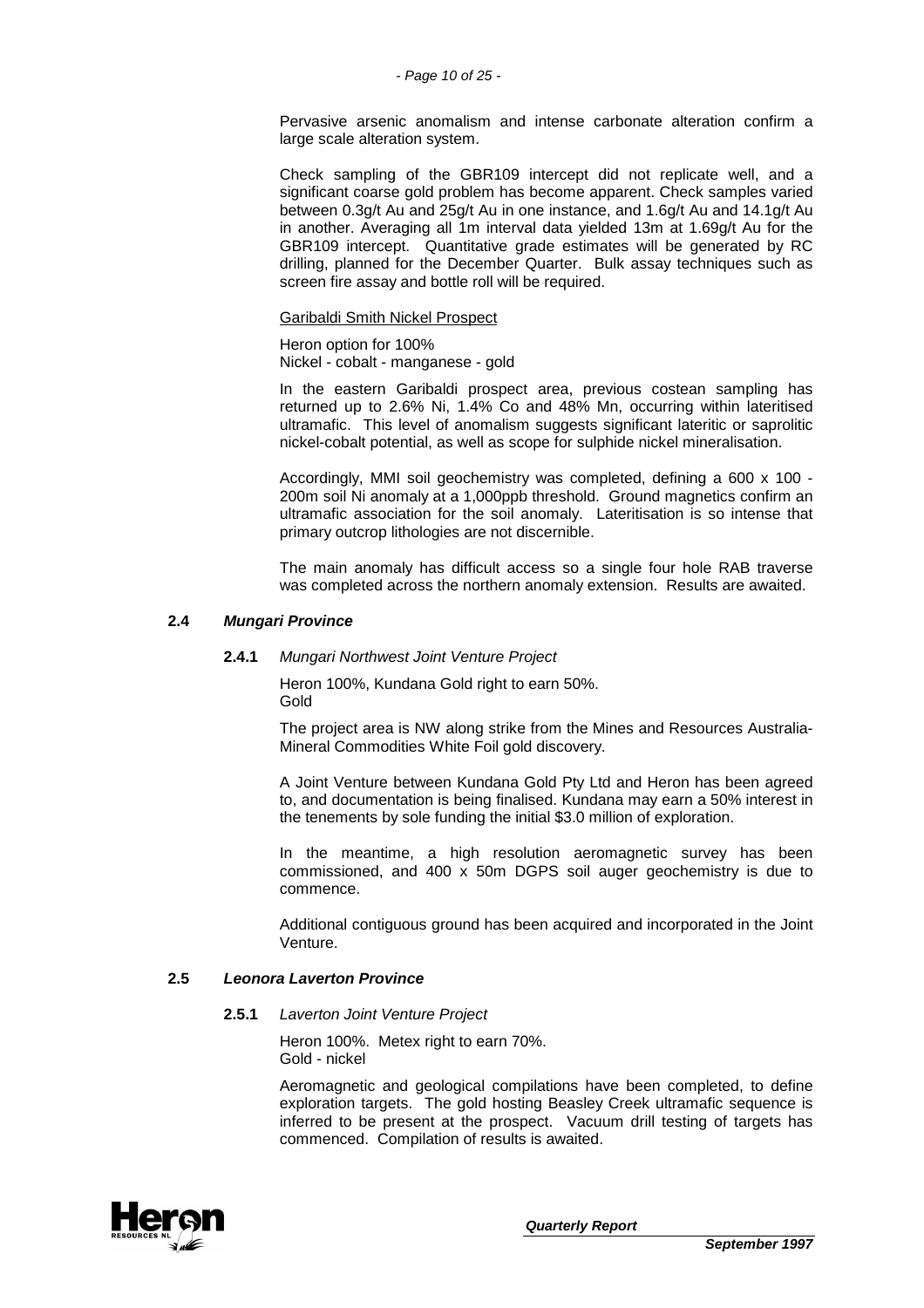**2.5.2** Mount Morgans Joint Venture Project

Heron 100%. Metex right to earn 70%. Gold - nickel

Aeromagnetic and geological compilations were completed. Vacuum drill testing of targets has commenced. Compilation of results is awaited.

#### **2.5.3** Malcolm Project

Heron 100% Gold - nickel

#### Regional

Additional Exploration Licences were lodged at Desdemona, and are in ballots.

#### Malcolm North Prospect

Open file compilations were completed. The  $26.9$ km<sup>2</sup> project area occurs within the Keith Kilkenny Tectonic Zone. Several soil geochemical target areas have been defined for follow up.

#### The Alice Prospect

The lease contains extensive old workings and deep costeans. Open file research has generated three target styles within the prospect area:

- Several mineralised shear zones occur, such that a bulk mining target exists (multiple shears with sheeted and stockwork quartz veins).
- High grade pitching shoots, with potential for underground mining.
- Pyritic shears without quartz veining.

There are widespread quartz reefs occurring along a NE line emplaced in mafic country rock. Blanket soil geochemistry was completed. Results are awaited.

#### Morapoi Prospect

Nickel targets were generated by open file compilation and remain to be evaluated by gossan search and soil geochemistry.

#### Horan Lake Prospect

Two traverses of reconnaissance soil geochemistry were completed over the tenement. The regolith is largely transported so low order anomalies will require follow up.

Exploration targets are:

- Shear zone gold, associated with an area of late stage NW fractures that intersect an earlier set of NE structures, including thrust sheets.
- Palaeochannel settings are indicated by previous RAB drilling, where thick sequences of Tertiary sediments occur in palaeodrainages of the Raeside system. These may be prospective for palaeochannel gold, and also "roll-front" uranium-vanadium mineralisation.

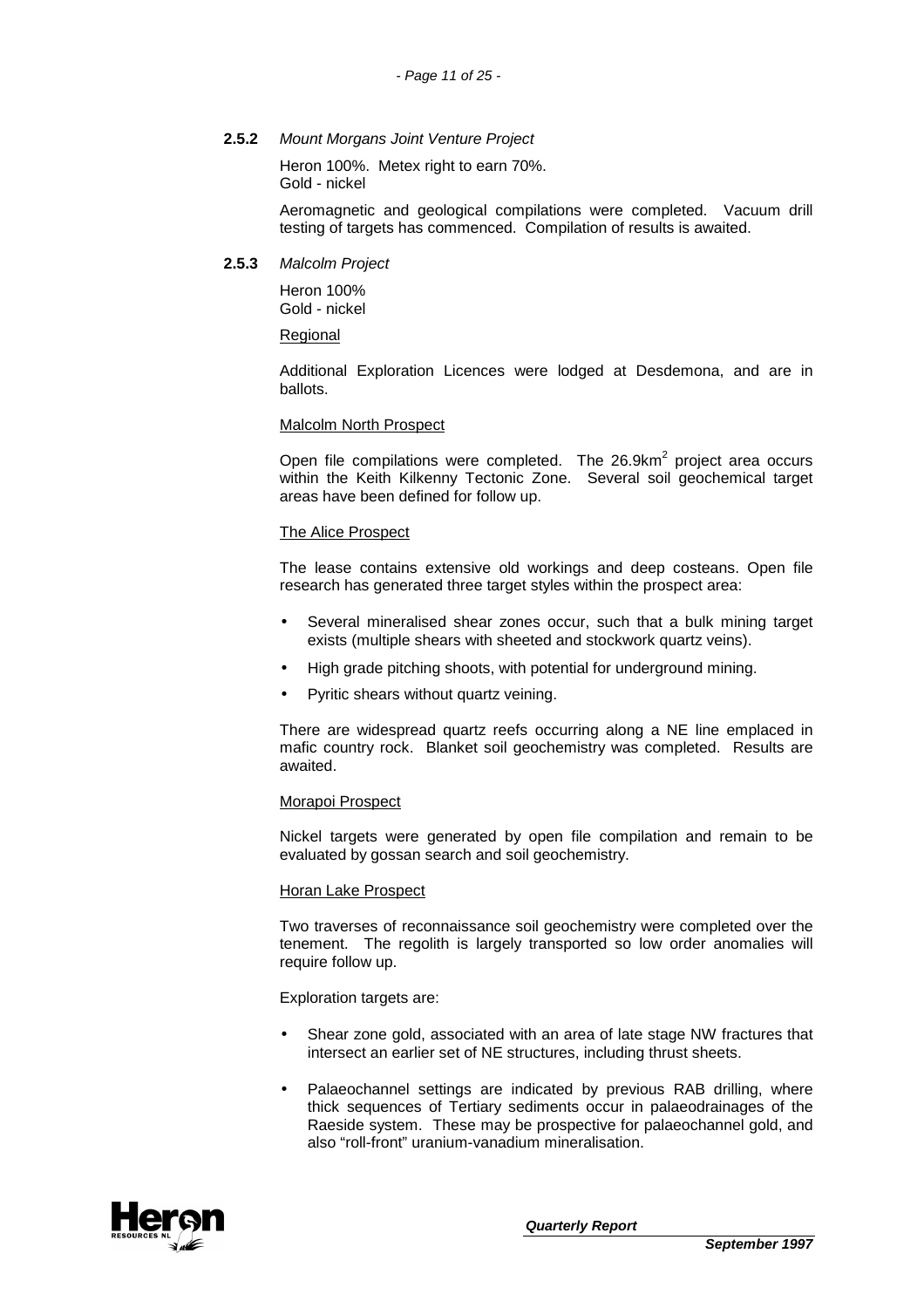Conceptually, the project area is prospective for base metal occurrences associated with bimodal volcanics. There is regional anomalism in respect of copper and other chalcophile elements, forming a trend from the Teutonic Bore VMS mine south towards the Horan Lake project area. Exhalites are present as float at Horan Lake.

#### Mount Melita Prospect

Soil geochemistry was completed to follow up targets generated by literature compilations. No significant results were recorded.

**2.5.4** Victory Project

Heron 100% Gold - nickel

Pending grant of the tenements, literature studies will commence.

#### **2.5.5** Celia Project

Heron 100% Gold

Inactive, awaiting ballot.

#### **2.6 Menzies Leonora Province**

# **2.6.1** Menzies Leonora Project

Heron 100% Nickel - gold - diamonds

Exploration Licence applications at Union Jack Well and Lawrence Find are awaiting grant.

## **2.7 Ida Fault Province**

**2.7.1** Snake Hill Joint Venture Project

Heron 100%. Connemara right to earn 70%. Gold - nickel

Reconnaissance soil geochemistry was completed on a 500 x 500m pattern, outlining a 400-700ppm Ni anomaly, and low order gold anomalies. Connemara propose to drill test the targets during the December Quarter.

#### **2.7.2** Blister Dam Joint Venture Project

Heron 100%. Normandy Exploration right to earn 70%. Gold

The 28km<sup>2</sup> project area is located 100km NW of Kalgoorlie, on the Zuleika Shear Zone. The area consists of pervasive sand cover between the Hawkins Find and Chadwin gold mining centres.

Soil geochemical sampling was completed, defining an anomalous zone with up to 21ppb Au. Detailed follow up work has commenced.

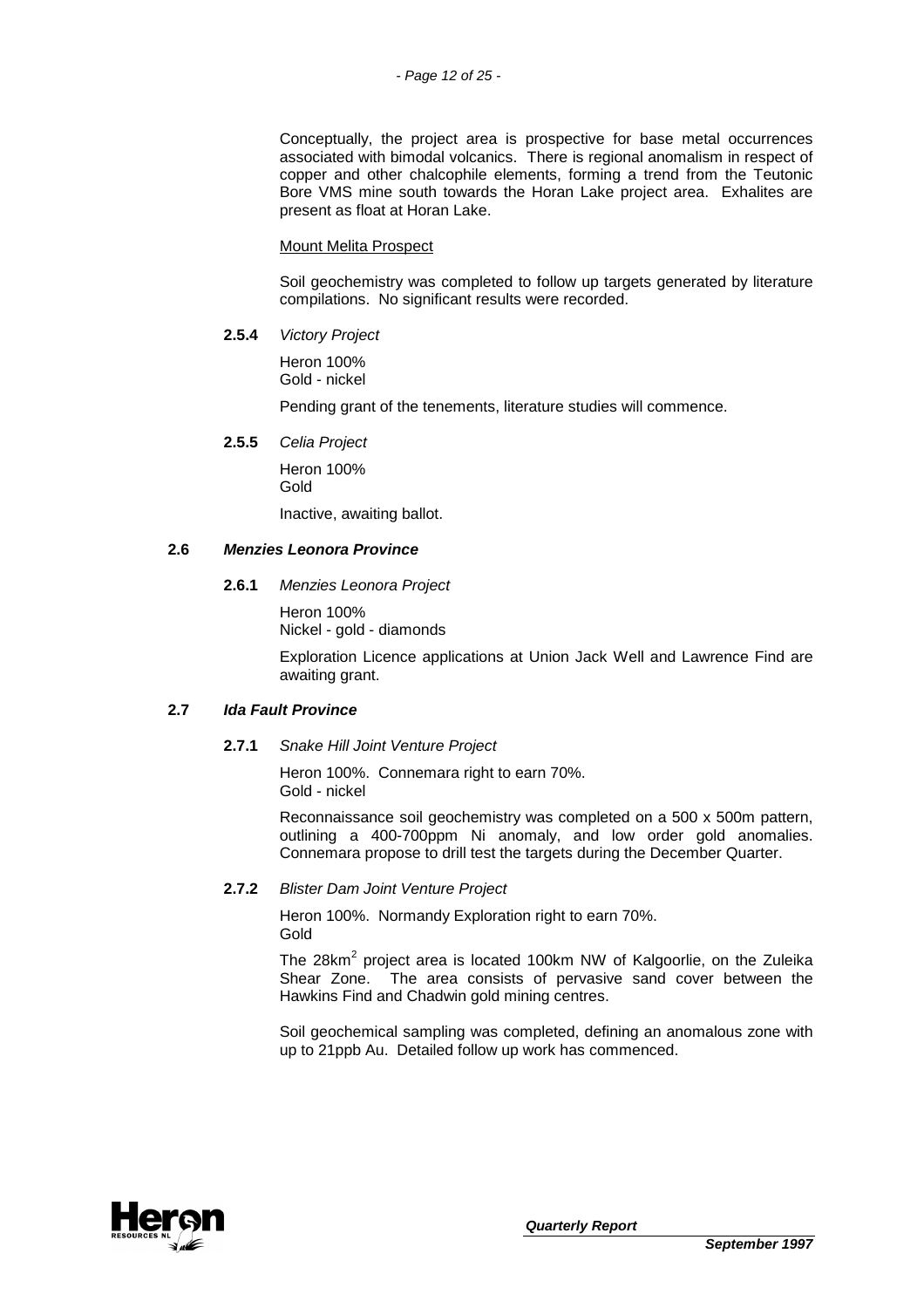#### **2.7.3** Bullabulling Project

Heron 100% Nickel - gold

Further tenement applications were lodged over an interpreted greenstone succession at Bullabulling. The area consists of pervasive soil cover, and has previously been inferred as granite subcrop. Tenement grant is awaited.

#### **2.7.4** Frances Lesley Project

Heron 100% Gold - nickel

The project area is located 100km NW of Kalgoorlie, within an area of active gold mining operations at Carbine and Davyhurst.

Soil geochemistry by Heron returned a significant anomaly, with peaks of 56ppb Au, 72ppm As and 277ppm Ni. Sampling of old gold workings within lateritised ultramafic returned consistent 1-6g/t Au assays.

Previous drilling away from the Heron soil anomaly identified a quartz stockworks system hosted by black pyritic shale. Intersections included 8m at 4.85g/t Au in RAB drilling, and 5m at 3.4g/t Au in RC drilling. Follow up drilling is planned.

#### **2.7.5** Yilmia Hill Project

Heron 100% Nickel - gold

This new project area represents a presence for Heron in the Spargoville-Widgiemooltha nickel mining area. Tenement acquisition has been on the basis of komatiite occurrences.

Exploration Licence applications were lodged at Spargoville covering a komatiite sequence immediately north of the historical Spargoville gold mine. Potential also exists for komatiite nickel occurrences. Ballots are awaited.

An Exploration Licence at Larkinville was lodged to cover the western synformal repetition of the nickel mine-hosting Spargoville ultramafic sequence. Laterites are extensive in the area, providing potential for lateritic nickel occurrences. The application surrounds several historical gold mining areas, and is along strike from the Chalice gold mine.

An Exploration Licence was lodged at Wannaway West to cover the inferred NW extension of the Chalice Shear Zone. The application area is mapped as granite.

## **2.8 Dundas Province**

#### **2.8.1** Dundas Lake Project

Heron 100% Gold - uranium - vanadium

Open file compilations are current, aimed at identifying palaeochannel gold settings, and "roll front" style uranium-vanadium settings.

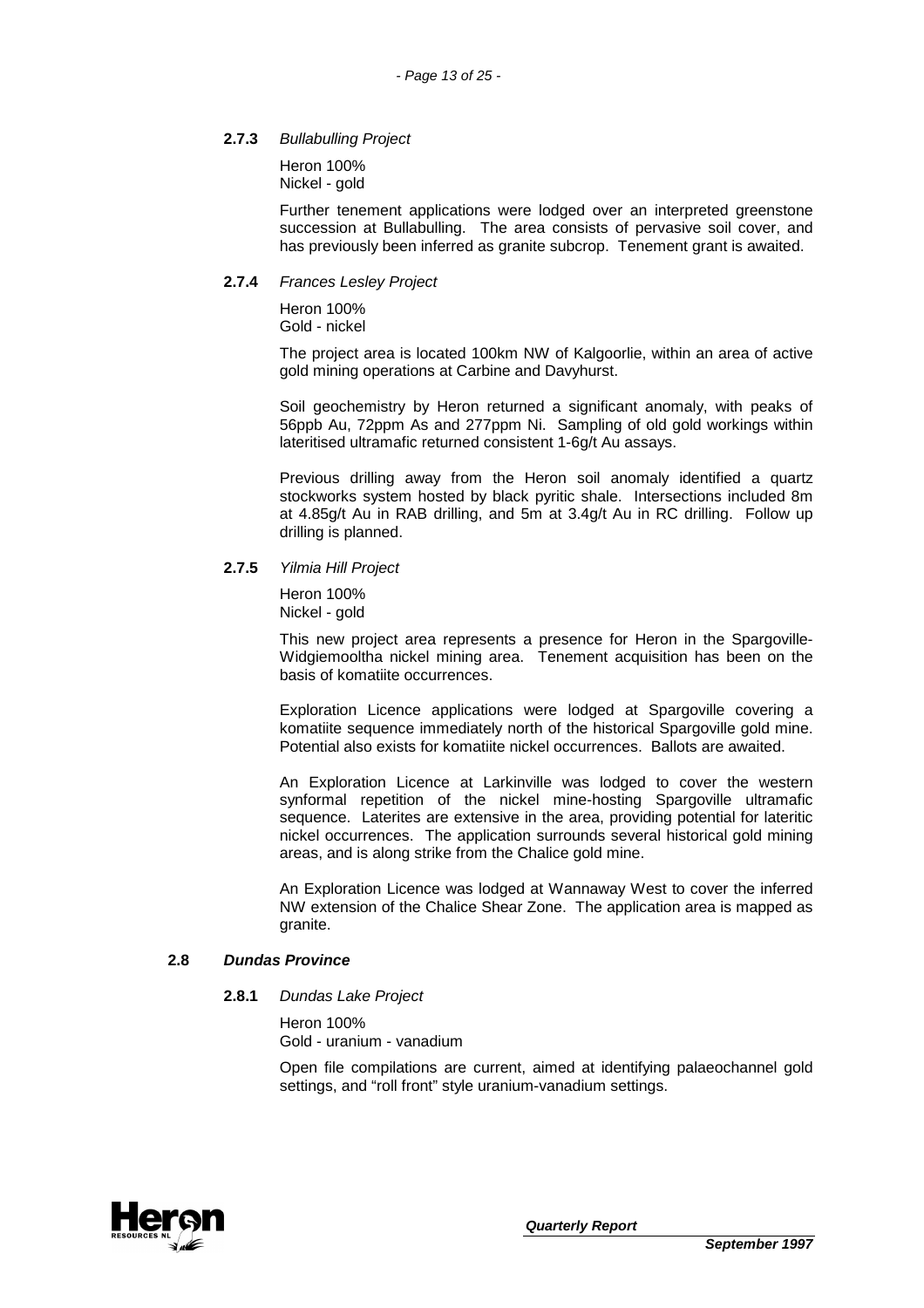#### **2.9 Kambalda Domain Province**

#### **2.9.1** Binduli East Joint Venture Project

Heron 100%. MPI right to earn 70%. Gold - nickel

This 16 $km^2$  contiguous tenement holding straddling the Abattoir Shear is located 5km SW of Kalgoorlie.

The project area is south along strike from the Janet Ivy gold resource, with the Binduli mining centre at the western project boundary, and KCGM Superpit to the east.

The main target concept is dolerite - hosted gold mineralisation associated with fault splays from the Abattoir Shear. Reconnaissance rock chip sampling of dolerite workings has returned 1.1-6.9g/t Au. The Abattoir Shear Zone has a 140-2,650ppm As rock chip anomaly. Scope may also exist for lateritic nickel, since the Abattoir Shear is characterised by an ultramafic association.

MPI has the right to earn a 70% interest in the project through spending \$0.75 million.

#### **2.10 Southern Cross Province**

#### **2.10.1** Bungalbin Project

Heron 100% Iron ore - gold

The area is east along strike of the Marda gold mining centre, within an area of pervasive laterite cover. The application area includes an iron ore resource.

An additional contiguous Exploration Licence has been applied for at Bungalbin South.

Previous exploration databases have been obtained, but compilation work will await grant of the applications.

#### **2.11 Gawler Craton Province**

#### **2.11.1** G2 Joint Venture Project

Heron 100%. Crest right to earn 70%. Gold - copper - uranium - diamonds

Joint venture operator Crest advises that high-resolution low level aeromagnetic surveys have been completed at Wandearah and Koolunga. Data imaging and interpretation indicates structural controls for Olympic Dam style mineralisation have been identified at Wandearah, and 11 promising kimberlitic aeromagnetic targets have been identified at Koolunga.

#### **I J BUCHHORN MANAGING DIRECTOR**

The information is based on, and accurately reflects, information compiled by Ian James Buchhorn, who is a Member of the Australasian Institute of Mining and Metallurgy.

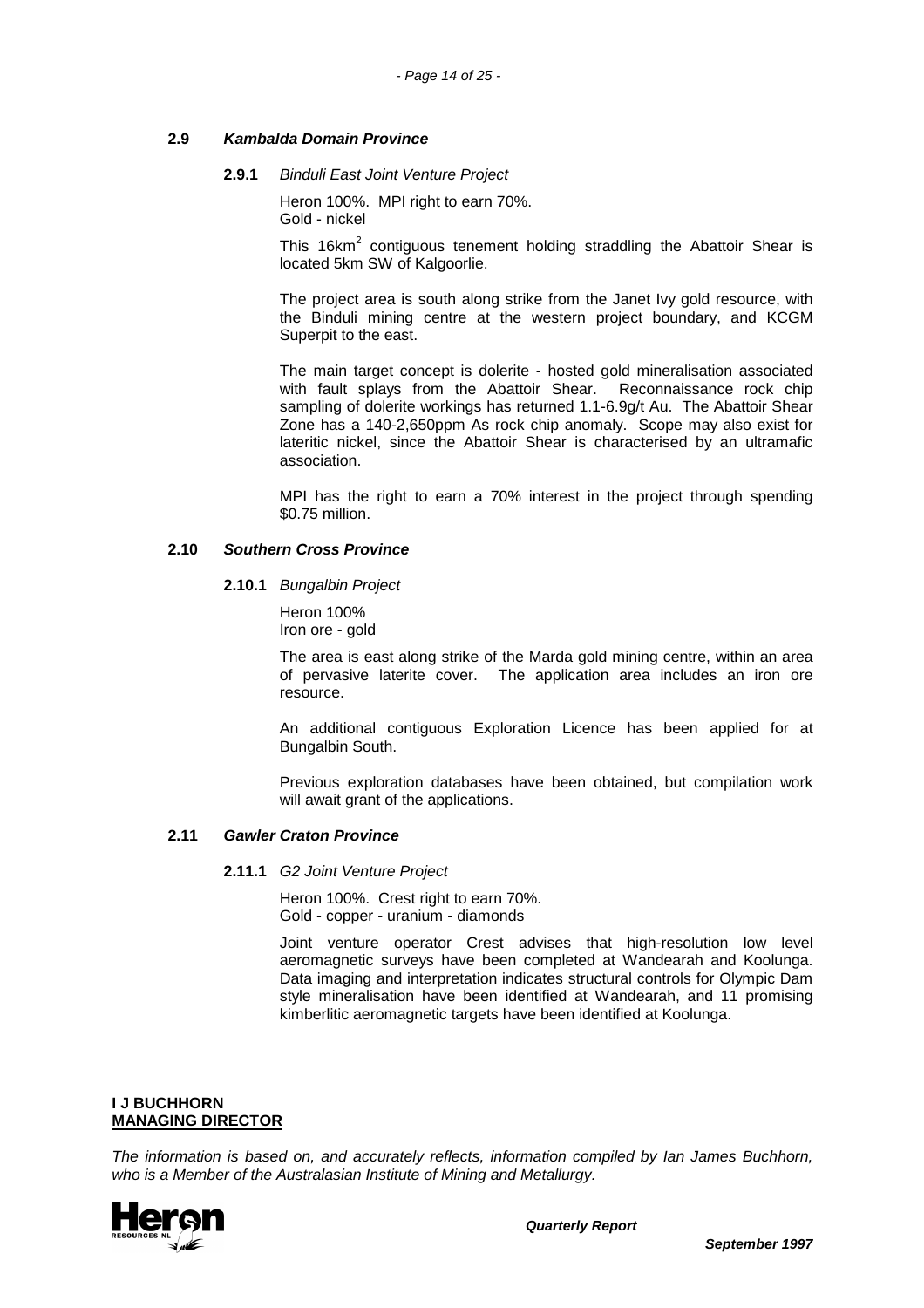#### **Glossary of Terms**

"Aeromagnetic Survey" means a survey made from the air, recording variations in the earth's magnetic field.

"Alteration" means rock-forming minerals which have been chemically changed.

"Anomaly" means a value higher or lower than expected, which outlines a zone of potential exploration interest but not necessarily of commercial significance.

"Aircore drilling" means a rotary drilling technique which uses compressed air to cut a core sample and return core fragments to surface inside the drill rods. The drill sample quality is generally good.

"Au" means gold.

"Cu" means copper.

"Geochemical Survey" means the systematic study of the variation of chemical elements in rocks or soils.

"g/t" means grams per tonne.

"Granitoid" means a family of coarse-grained igneous rocks that contain abundant quartz and feldspar.

"Helimag" means an aeromagnetic survey flown by a helicopter.

"km" means kilometres.

"km<sup>2</sup>" means square kilometres.

"Komatiite" means an ultramafic rock with high magnesium content extruded from a volcano. Textural variations include:

"Orthocumulate" means a rock which exhibits a high proportion of crystallised trapped interstitial ("intercumulus") liquid. The surrounded ("cumulus") olivine crystals are subhedral to euhedral in form. This komatiite type is regarded as prospective for nickel sulphide mineralisation (e.g. Kambalda nickel mine).

"Mesocumulate" means a rock with cumulus crystals exhibiting extensive mutual boundary contact, but retaining some recognisable interstitial material. This rock type is prospective for lateritic nickel.

"Adcumulate" means a rock with little or no intercumulus material and characterised dominantly by anhedral crystals. This rock type is regarded as prospective for nickel laterite mineralisation.

"m" means metres.

"Mineralisation" means, in economic geology, the introduction of valuable elements into a rock body.

"MMI" means the Mobile Metal Ion Process<sup>TM</sup>, which is a partial extraction soil geochemical technique considered to be very effective for nickel and gold exploration.

"Ni" means nickel.

"Olivine" means a magnesium-iron silicate mineral, often occurring in rocks prospective for nickel.

"prospect" means a target upon which exploration programs are planned or have commenced.

"project" means a grouping of prospects within a geographic location, often with a common geological setting.

"province" means a grouping of projects within a geological district defined by a major mineralised crustal structure.

"ppb" means parts per billion.

"ppm" means parts per million (1g/t equals 1ppm, and 1000ppb equals 1ppm).

"RAB drilling" means the drilling technique in which a sample is returned to surface outside the rod string by compressed air. The drill sample may be subject to some degree of contamination.

"RC drilling" means the drilling method employing a rotating or hammering action on a drill bit which returns a sample to the surface inside the rod string by compressed air. The drill sample quality is generally superior to RAB.

"Shear Zone" means a zone in which crushed rock has been produced by the action of a shearing stress as on a fault. This setting is often favourable for the occurrence of gold mineralisation.

"Tectonic Zone" means a major structural feature characterised by deformation of several kilometres in width.

"Ultramafic" means rocks composed almost entirely of mafic minerals, which are prospective for nickel.

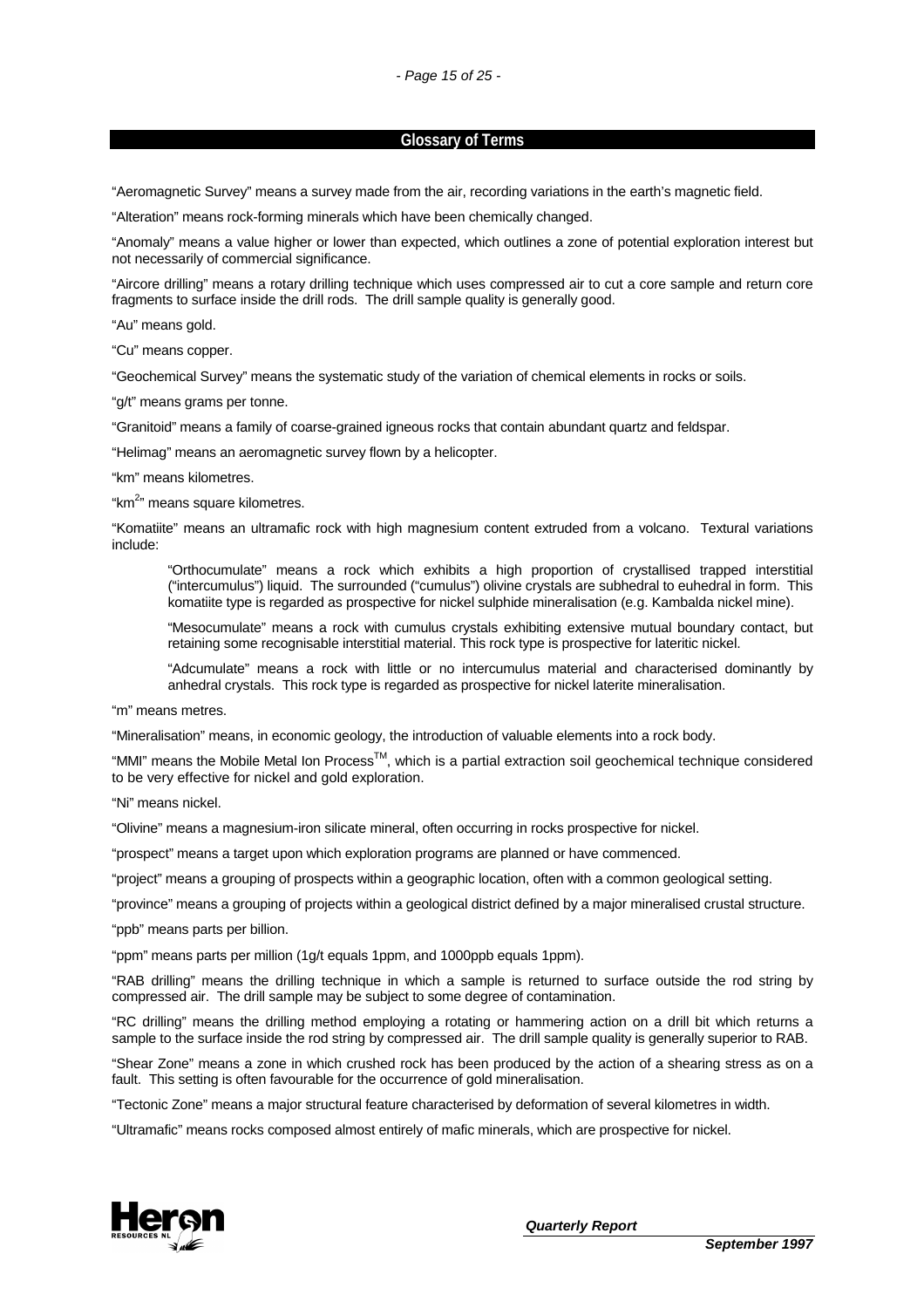# Appendix 5B

# Mining exploration entity quarterly report

Name of entity Heron Resources NL ACN or ARBN Quarter ended ("current quarter") 068 263 098 30 September 1997 **Consolidated statement of cash flows Cash flows related to operating activities** Current Qtr \$A'000 Year to **Date** (3 months) \$A'000 1.1 Receipts from product sales and related debtors 1.2 Payments for: (a) exploration and evaluation | (378) | (378) (b) development (c) production  $(d)$  administration  $(43)$   $(43)$   $(43)$  1.3 Dividends received 1.4 Interest and other items of a similar nature received | 57 | 57 1.5 Interest and other costs of finance paid 1.6 Income taxes paid 1.7 Other (provide details if material) **Net Operating Cash Flows** (364) (364) (364) **Cash flows related to investing activities**  1.8 Payment for purchases of: (a) prospects | (27) | (27) (b) equity investments (c) other fixed assets  $(82)$   $(82)$   $(82)$ 1.9 Proceeds from sale of: (b) equity investments (c) other fixed assets 1.10 Loans to other entities (4) (4) (4) (4) 1.11 Loans repaid by other entities 1.12 Other (provide details if material) **Net Investing Cash Flows** (113) (113) (113) 1.13 Total operating and investing cash flows (carried forward) (477) (477)

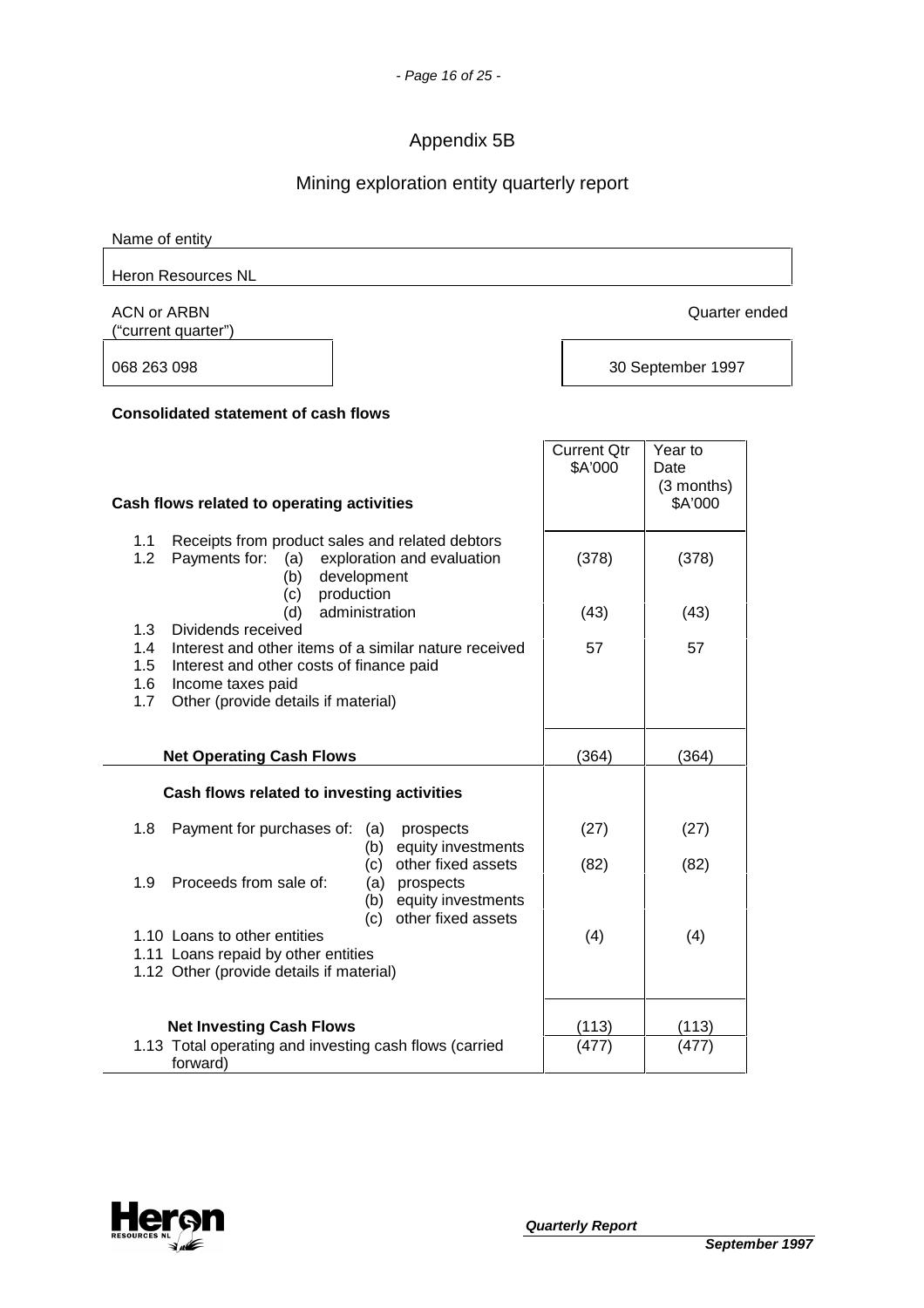| 1.13 Total operating and investing cash flows (brought<br>forward)                                                                                                                                                                                                     | (477  | 477   |
|------------------------------------------------------------------------------------------------------------------------------------------------------------------------------------------------------------------------------------------------------------------------|-------|-------|
| Cash flows related to financing activities                                                                                                                                                                                                                             |       |       |
| 1.14 Proceeds from the issue of shares, options, etc.<br>1.15 Proceeds from the sale of forfeited shares<br>1.16 Proceeds from borrowings<br>1.17 Repayment of borrowings<br>1.18 Dividends paid<br>1.19 Other (provide details if material)<br>- Share Issue Expenses |       |       |
| Net financing cash flows                                                                                                                                                                                                                                               | Nil   | Nil   |
| Net increase (decrease) in cash held                                                                                                                                                                                                                                   | (477) | (477) |
| 1.20 Cash at beginning of quarter/year to date<br>1.21 Exchange rate adjustments to 19                                                                                                                                                                                 | 5,572 | 5,572 |
| 1.22 Cash at end of quarter                                                                                                                                                                                                                                            | 5,095 | 5,095 |

 **Payments to directors of the entity and associates of the directors Payments to related entities of the entity and associates of the related entities** 

|                                                                       | <b>Current Qtr</b><br>\$A'000 |
|-----------------------------------------------------------------------|-------------------------------|
| 1.23 Aggregate amount of payments to the parties included in item 1.2 |                               |
| 1.24 Aggregate amount of loans to the parties included in item 1.10   | 57                            |

# 1.25 Explanation necessary for an understanding of the transactions

 Directors fees, salaries and superannuation (34). Provision of secretarial services and accommodation by director related entities (23).

#### **Non-cash financing and investing activities**

- 2.1 Details of financing and investing transactions which have had a material effect on consolidated assets and liabilities but did not involve cash flows
- 2.2 Details of outlays made by other entities to establish or increase their share in projects in which the reporting entity has an interest

See attached schedule

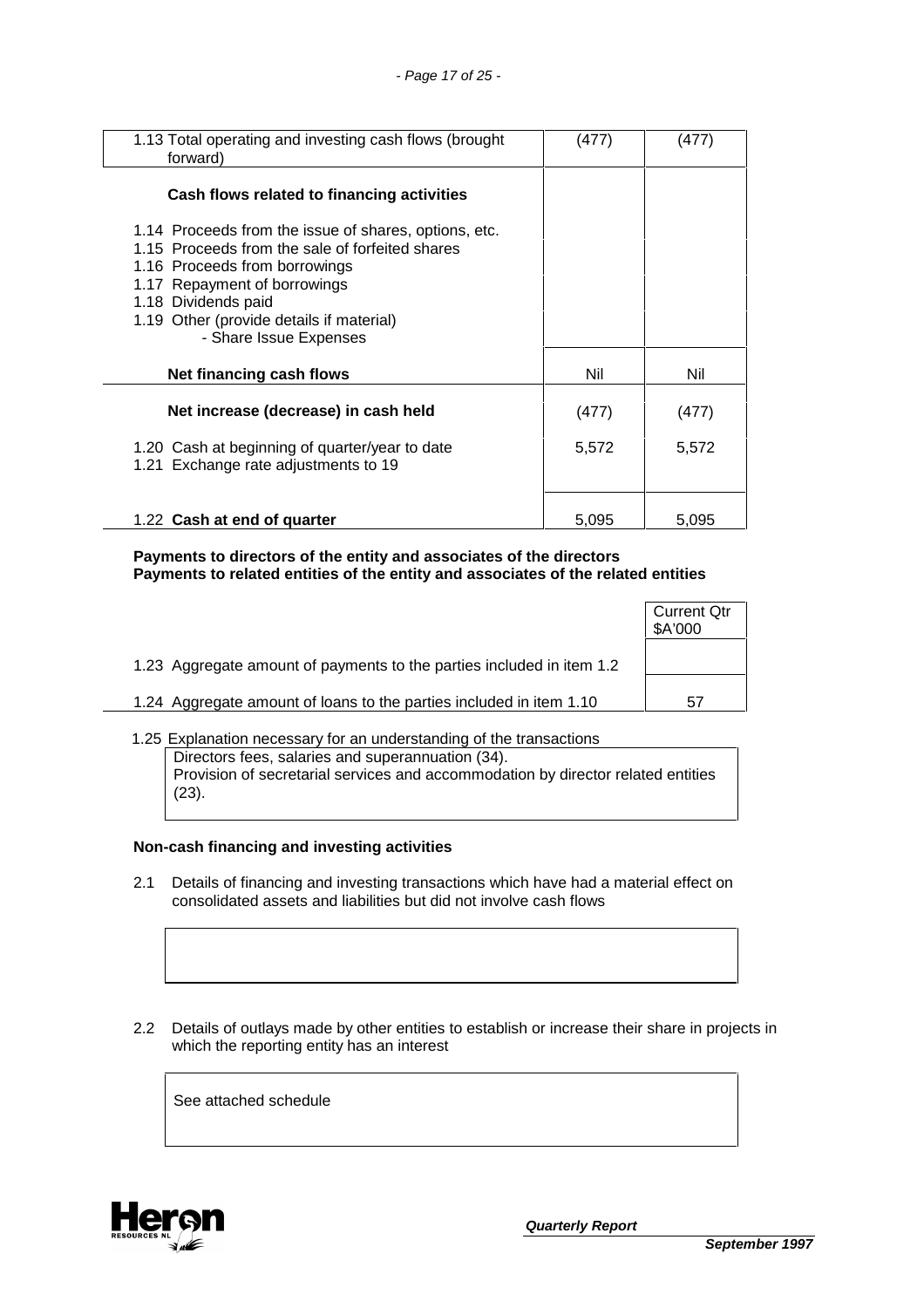# **Financing facilities available**

Add notes as necessary for an understanding of the position

|                                 | Amount available<br>\$A'000 | Amount used<br>\$A'000 |
|---------------------------------|-----------------------------|------------------------|
| Loan facilities<br>3.1          |                             |                        |
| 3.2 Credit standby arrangements |                             |                        |

# **Estimated cash outflows for next quarter**

|                                | \$A'000 |
|--------------------------------|---------|
| 4.1 Exploration and evaluation | 450     |
| 4.2 Development                |         |
| Total                          | 450     |

 $\mathbf{r}$ 

# **Reconciliation of cash**

| Reconciliation of cash at the end of the quarter<br>(as shown in the consolidated statement of<br>cash flows) to related items in the accounts as<br>follows. | <b>Current Quarter</b><br>\$A'000 | <b>Previous Quarter</b><br>\$A'000 |
|---------------------------------------------------------------------------------------------------------------------------------------------------------------|-----------------------------------|------------------------------------|
| 5.1 Cash on hand and at bank                                                                                                                                  | 21                                | Nil                                |
| 5.2 Deposits at call                                                                                                                                          | 117                               | 417                                |
| 5.3 Bank Overdraft                                                                                                                                            |                                   | (321)                              |
| 5.4 Other (provide details)<br><b>Bank Bills</b>                                                                                                              | 4,957                             | 5,476                              |
| <b>Total: cash at end of quarter</b> (Item 1.22)                                                                                                              | 5,095                             | 5,572                              |

# **Changes in interests in mining tenements**

|                                                                                  | Tenement<br>reference | Nature of interest<br>(note (2)) | Interest at<br>beginning<br>οf<br>quarter | Interest at<br>End of<br>Quarter |
|----------------------------------------------------------------------------------|-----------------------|----------------------------------|-------------------------------------------|----------------------------------|
| 6.1 Interests in<br>mining<br>tenements<br>relinquished,<br>reduced or<br>lapsed |                       | See attached schedule            |                                           |                                  |
| 6.2 Interests in<br>mining<br>tenements<br>acquired or<br>increased              |                       | See attached schedule            |                                           |                                  |

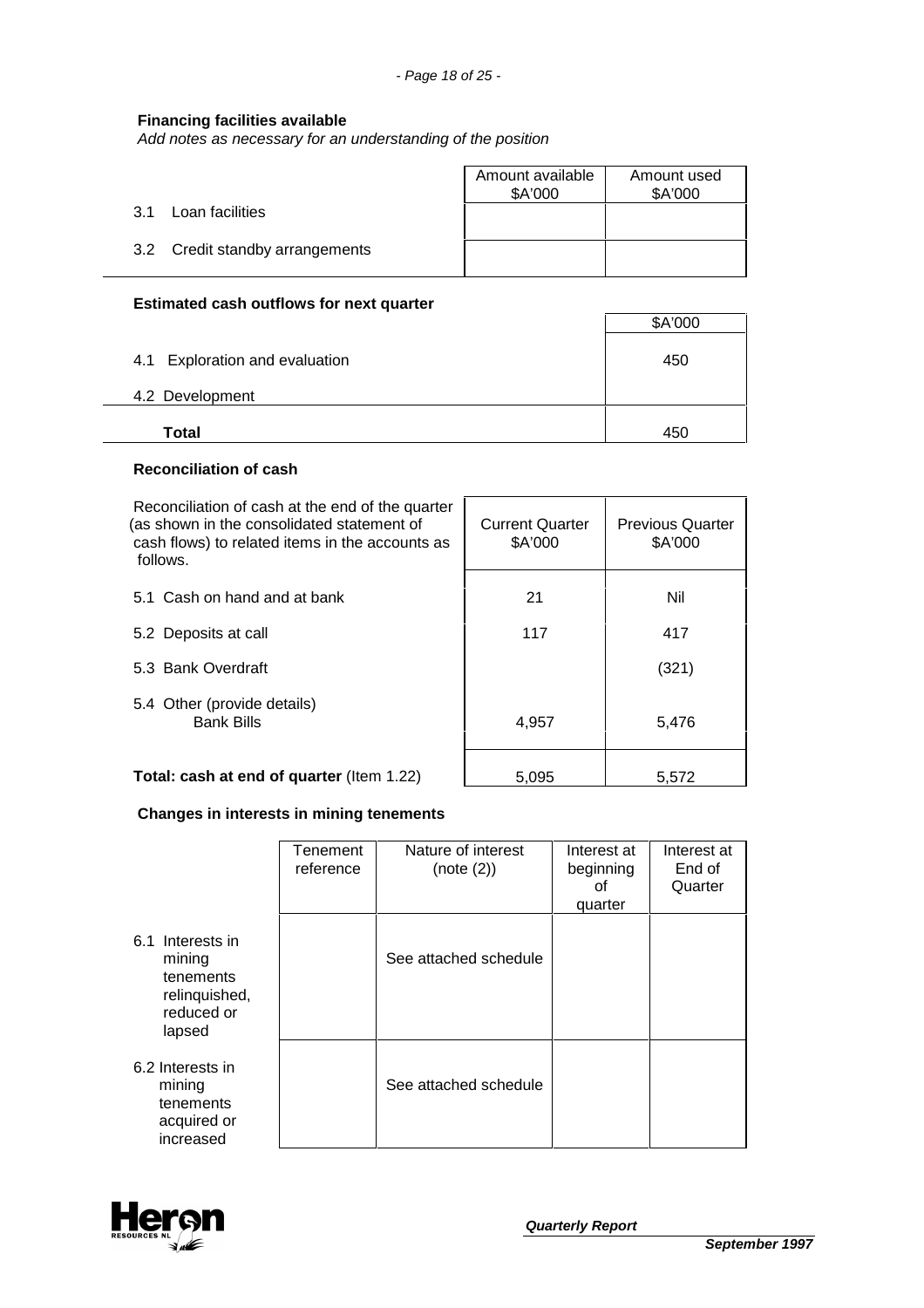#### **Issued and quoted securities at end of current quarter**

 Description includes rate of interest and any redemption or conversion rights together with prices and dates.

.............................................................................................................................................................

|                                                     | Number Issued      | Number quoted | Par value<br>(cents)    | Paid-up<br>value<br>(cents)  |
|-----------------------------------------------------|--------------------|---------------|-------------------------|------------------------------|
| 7.1 Preference securities<br>(description)          |                    |               |                         |                              |
| 7.2 Issued during quarter                           |                    |               |                         |                              |
| 7.3 Ordinary securities                             | 54,000,000         | 32,800,003    | 25                      | 25                           |
| 7.4 Issued during quarter                           |                    |               |                         |                              |
| 7.5 Convertible debt<br>securities<br>(description) |                    |               |                         |                              |
| 7.6 Issued during quarter                           |                    |               |                         |                              |
| 7.7 Options<br>(description)                        | 10,000,000         | Nil           | Exercise<br>Price<br>25 | Expiry<br>Date<br>30/06/2000 |
| 7.8 Issued during quarter                           | 135,000<br>150,000 | Nil<br>Nil    | 25<br>25                | 28/8/2001<br>1/9/2001        |
| 7.9 Exercised during<br>quarter                     |                    |               |                         |                              |
| 7.10 Expired during<br>quarter                      |                    |               |                         |                              |
| 7.11 Debentures<br>(totals only)                    |                    |               |                         |                              |
| 7.12 Unsecured notes<br>(totals only)               |                    |               |                         |                              |

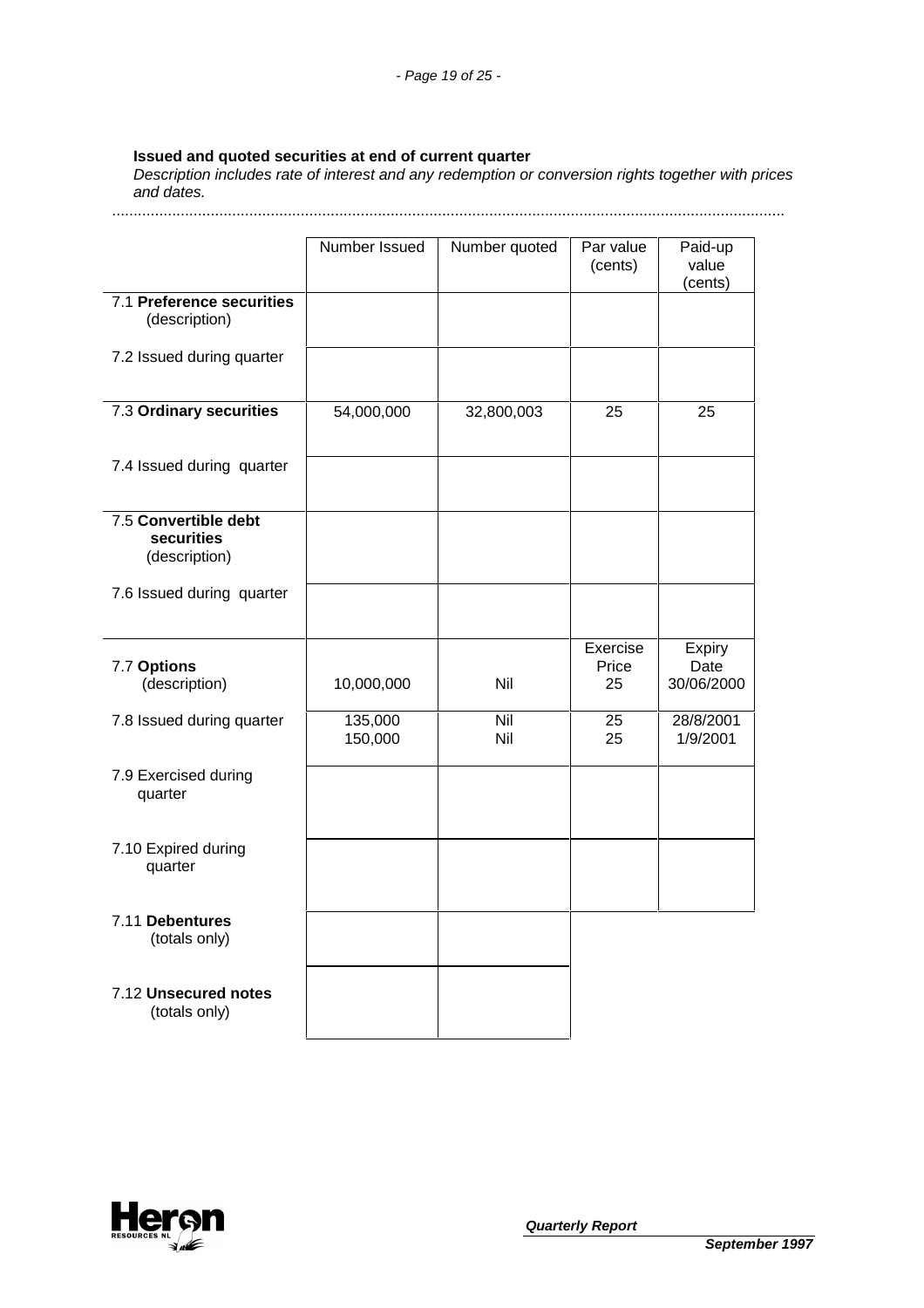#### **2.2 Details of outlays made by other entities to establish or increase their share in projects in which the reporting entity has an interest.**

- **1.** MPI-Outokumpu has the right to earn a 75% equity interest in the Scotia Kanowna Joint Venture Project tenements through sole funding the initial \$1,500,000 of exploration.
- **2.** Crest Resources Australia NL has the right to earn a 70% equity interest in the G2 Joint Venture Project tenements through sole funding the initial \$4,000,000 of exploration.
- **3.** Golden State Resources NL has the right to earn a 60% equity interest in the Menzies East Joint Venture Project tenements through sole funding the initial \$250,000 of exploration.
- **4.** Metex Resources NL has the right to earn a 70% equity interest in the Laverton Joint Venture Project tenements through sole funding the initial \$500,000 of exploration.
- **5.** Metex Resources NL has the right to earn a 70% equity interest in the Mt Morgans Joint Venture Project tenements through sole funding the initial \$200,000 of exploration.
- **6.** Connemara Gold Mines Pty Limited has the right to earn a 70% equity interest in the Snake Hill Joint Venture Project tenements through sole funding the initial \$300,000 of exploration.
- **7.** Kundana Gold Pty Limited has the right to earn a 50% equity interest in the Mungari Northwest Joint Venture Project tenements through sole funding the initial \$3,000,000 of exploration.
- **8.** Normandy Gold Pty Limited has the right to earn a 70% equity interest in the Blister Dam Joint Venture Project tenements through sole funding the initial \$250,000 of exploration.
- **9.** Mining Project Investors Pty Limited has the right to earn a 70% equity interest in the Binduli East Joint Venture Project tenements through sole funding the initial \$750,000 of exploration.

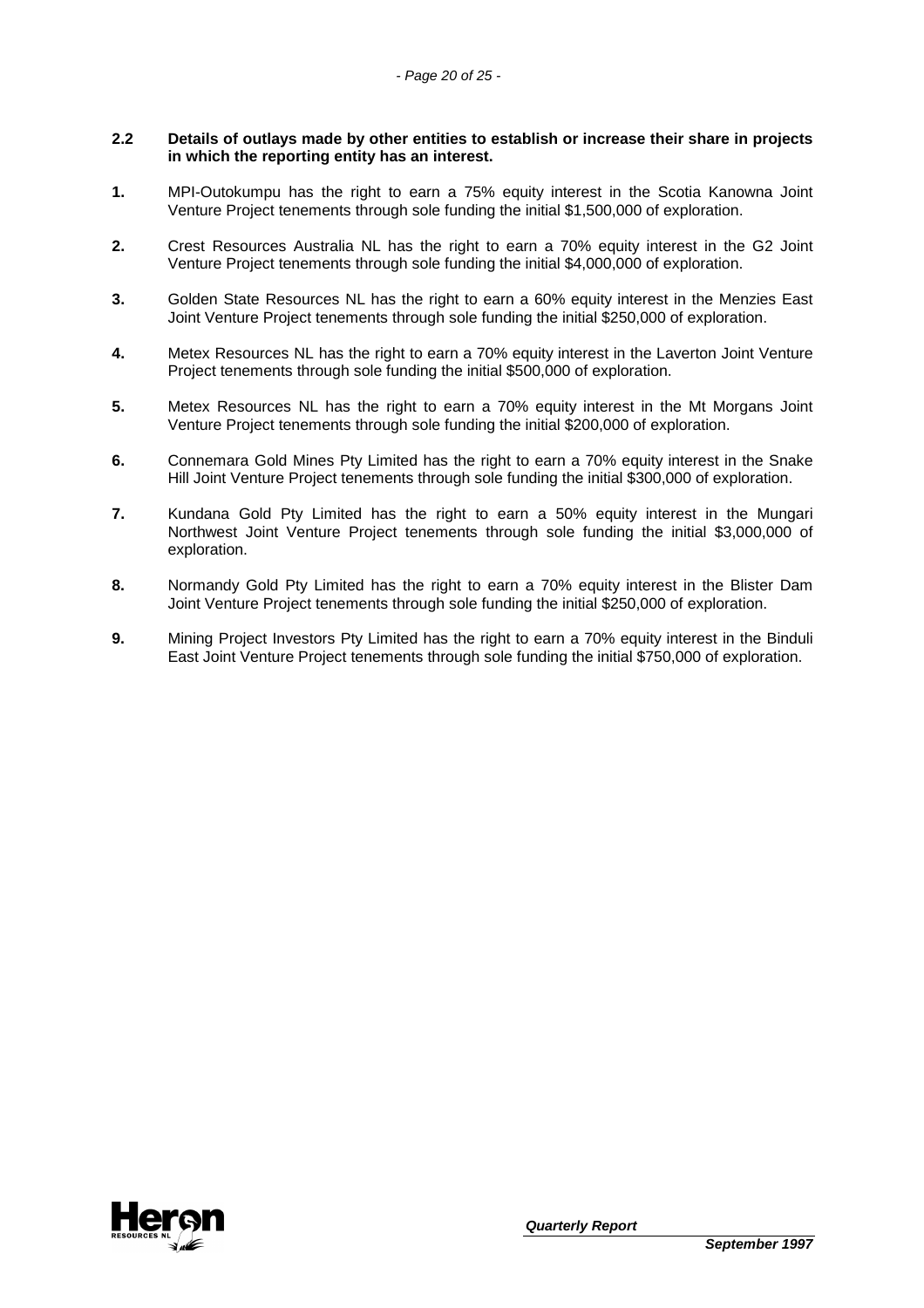| <b>Tenement</b><br><b>Reference</b> | <b>Nature of Interest</b> | <i><b>Interest</b></i><br><b>Beginning of Quarter</b> | <i><b>Interest</b></i><br><b>End of Quarter</b> |
|-------------------------------------|---------------------------|-------------------------------------------------------|-------------------------------------------------|
| E25/143                             | Withdrawn (ballot loss)   | 100                                                   | 0                                               |
| P31/1543                            | Refused                   | 100                                                   | 0                                               |
| P31/1544                            | Refused                   | 100                                                   | 0                                               |
| E36/385                             | Withdrawn                 | 100                                                   | 0                                               |
| E38/945                             | Withdrawn (ballot loss)   | 100                                                   | 0                                               |
| E38/947                             | Withdrawn (ballot loss)   | 100                                                   | 0                                               |
| E38/948                             | Withdrawn (ballot loss)   | 100                                                   | 0                                               |
| E38/1018                            | Withdrawn (ballot loss)   | 100                                                   | 0                                               |

# **6.1 Interests in Mining Tenements relinquished, reduced or lapsed**

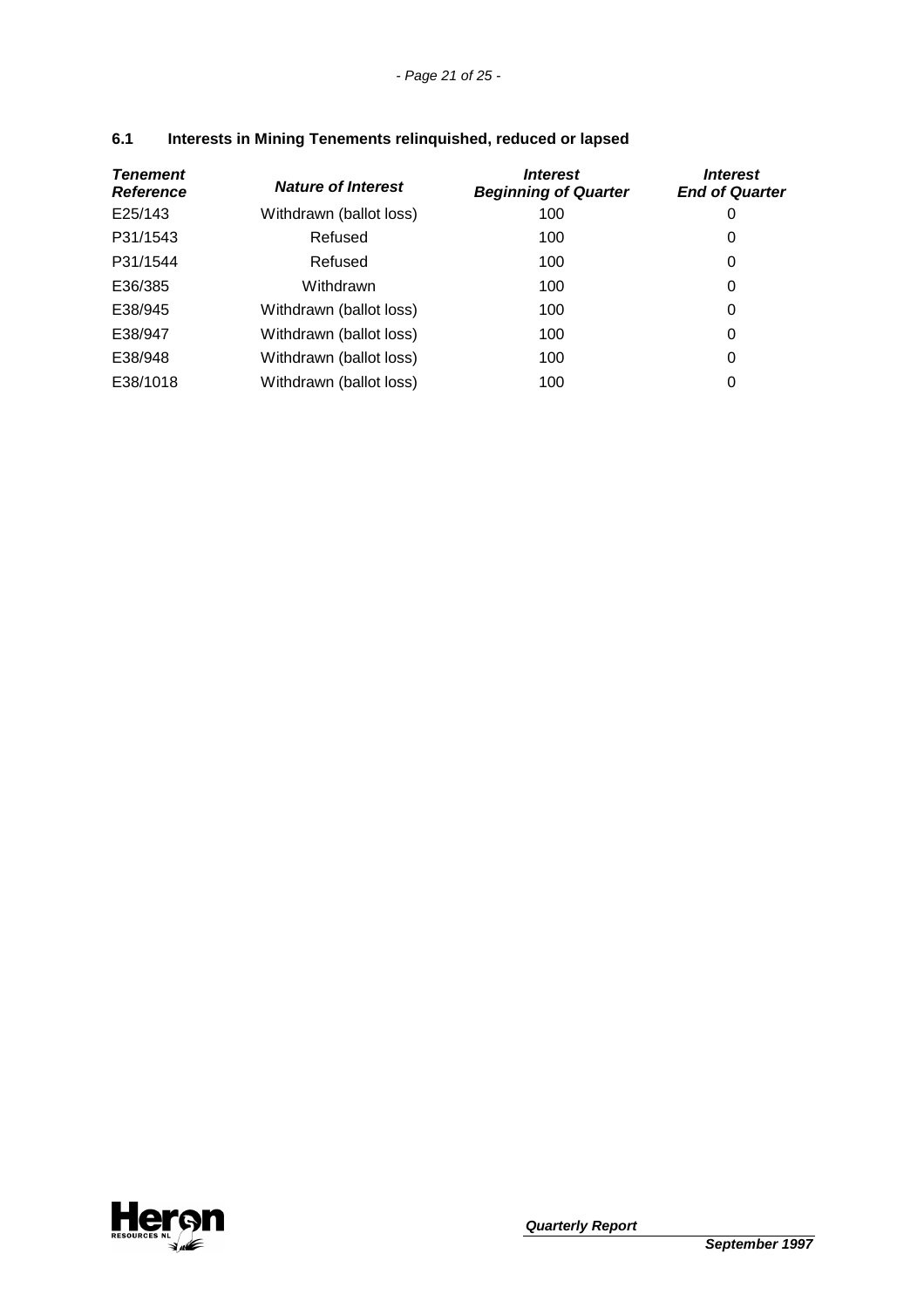| <b>Tenement</b><br><b>Reference</b> | <b>Nature of Interest</b>     | <b>Interest</b><br><b>Beginning of Quarter</b> | <b>Interest</b><br><b>End of Quarter</b> |
|-------------------------------------|-------------------------------|------------------------------------------------|------------------------------------------|
| E15/549                             | Registered Applicant (ballot) | 0                                              | 100                                      |
| E15/550                             | Registered Applicant (ballot) | 0                                              | 100                                      |
| E15/556                             | <b>Registered Applicant</b>   | 0                                              | 100                                      |
| E15/557                             | <b>Registered Applicant</b>   | 0                                              | 100                                      |
| E15/561                             | <b>Registered Applicant</b>   | 0                                              | 100                                      |
| P15/4049                            | <b>Registered Applicant</b>   | 0                                              | 100                                      |
| P15/4050                            | <b>Registered Applicant</b>   | 0                                              | 100                                      |
| P15/4051                            | <b>Registered Applicant</b>   | 0                                              | 100                                      |
| P15/4052                            | <b>Registered Applicant</b>   | 0                                              | 100                                      |
| P15/4053                            | <b>Registered Applicant</b>   | 0                                              | 100                                      |
| P16/1963                            | <b>Registered Applicant</b>   | 0                                              | 100                                      |
| P16/1727                            | <b>Registered Holder</b>      | 0                                              | 100                                      |
| P16/1728                            | <b>Registered Holder</b>      | 0                                              | 100                                      |
| P16/1729                            | Registered Holder             | 0                                              | 100                                      |
| E25/157                             | Registered Applicant (ballot) | 0                                              | 100                                      |
| E27/185                             | <b>Registered Applicant</b>   | 0                                              | 100                                      |
| E27/188                             | Registered Applicant (ballot) | 0                                              | 100                                      |
| P27/1328                            | Registered Holder             | 0                                              | 100                                      |
| E28/819                             | <b>Registered Applicant</b>   | 0                                              | 100                                      |
| E28/822                             | <b>Registered Applicant</b>   | 0                                              | 100                                      |
| E28/823                             | Registered Applicant (ballot) | 0                                              | 100                                      |
| E28/824                             | Registered Applicant (ballot) | 0                                              | 100                                      |
| E28/825                             | Registered Applicant (ballot) | 0                                              | 100                                      |
| E28/826                             | Registered Applicant (ballot) | 0                                              | 100                                      |
| E28/827                             | Registered Applicant (ballot) | 0                                              | 100                                      |
| E28/828                             | Registered Applicant (ballot) | 0                                              | 100                                      |
| E28/829                             | Registered Applicant (ballot) | 0                                              | 100                                      |
| E28/852                             | Registered Applicant (ballot) | 0                                              | 100                                      |
| E31/364                             | Registered Applicant (ballot) | 0                                              | 100                                      |
| E31/367                             | Registered Applicant (ballot) | 0                                              | 100                                      |
| M31/47                              | Option to Purchase            | 0                                              | 100                                      |
| E39/669                             | Registered Applicant (ballot) | 0                                              | 100                                      |
| E40/122                             | Registered Applicant (ballot) | 0                                              | 100                                      |
| E40/123                             | Registered Applicant (ballot) | 0                                              | 100                                      |
| E77/860                             | <b>Registered Applicant</b>   | 0                                              | 100                                      |

# **6.2 Interests in Mining Tenements acquired or increased**